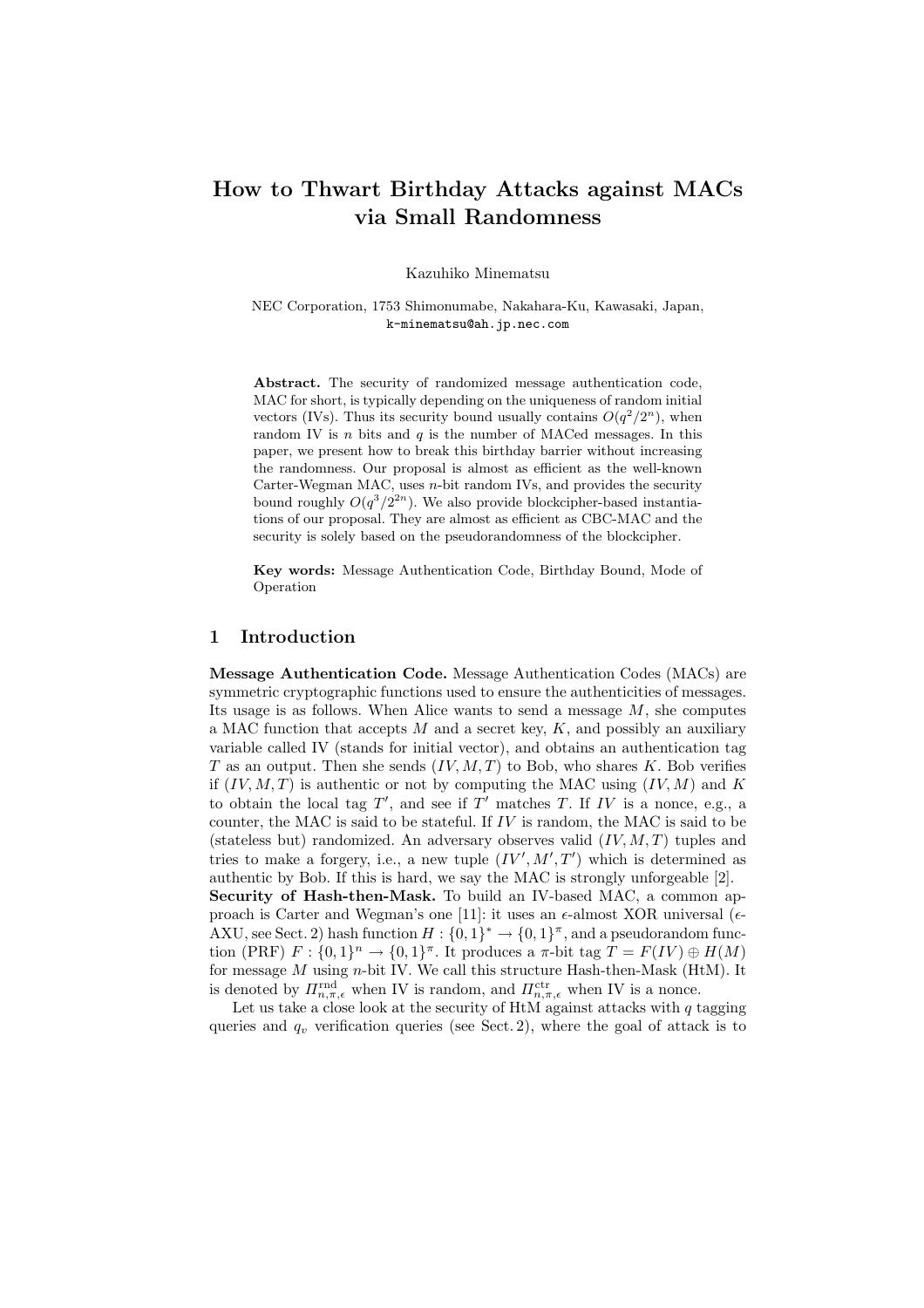break the strong unforgeability. For  $\Pi_{n,\pi,\epsilon}^{\text{ctr}}$ , it is well known that the probability of a forgery is at most  $q_v \epsilon$  for any  $q \leq 2^n$  [4][9], except a term for the computational security of *F*. However, in case of  $\Pi_{n,\pi,\epsilon}^{\text{rnd}}$  the probability of forgery is degraded to  $q^2/2^n + q_v\epsilon$  as IVs may collide with probability about  $q^2/2^n$ , that is, the birthday bound<sup>1</sup>. In fact, it is easy to prove that the above bound is tight for  $q$  (see Sect. 3). This degradation is non-negligible when  $n$  is relatively small, say 64. In addition, as pointed out by many researchers [3][16] the use of nonce is sometimes impractical. Hence it is natural to ask if we could break the above-mentioned birthday bound without being stateful. A trivial solution is to use a longer random IV. The randomized HtM with  $2n$ -bit IV  $(\Pi_{2n,\pi,\epsilon}^{\text{rnd}})$  provides the bound  $q^2/2^{2n} + q_v\epsilon$ , where *F* is a PRF with 2*n*-bit inputs. However, this is problematic since (1) long random IV forces increased communication cost and sender's effort for generating randomness, and (2) the need for 2*n*-bit-input PRF instead of *n*-bit-input one limits the applicability.

The second problem can be avoided by using  $MACRX<sub>3</sub>$  [3]. It uses three *n*-bitinput PRFs and an  $\epsilon$ -AXU hash of  $\pi$ -bit output, and achieves  $O(q^3/2^{3n} + q_v \epsilon)$ security<sup>2</sup>. Unfortunately, MACRX<sub>3</sub> requires an even longer, 3*n*-bit random IV. Thus it still fails to avoid the first problem. As solutions to the both problems, RMAC [16] and FRMAC [17] are known. They use an *n*-bit random IV and an *n*-bit blockcipher. The bound of RMAC is  $O(\sigma/2^n)$  where  $\sigma$  is the total message blocks for all tagging and verification queries. FRMAC has a similar bound. However, their security proofs are based on a controversial assumption on the internal block cipher [29][18].

**Our Contribution.** From above discussion, what is important is to build a randomized MAC with *n*-bit IV and has security bound better than  $O(q^2/2^n)$ based on the standard assumptions. For this purpose, we first allow us to use 2*n*-bit-input PRF, combined with a universal hash having *n*-bit output. Our proposal, called RWMAC, is just a randomized version of a nonce-based MAC called WMAC [8] (and almost the same as a function appeared in the proof of FRMAC [17]). With *n*-bit random IV and  $\pi$ -bit tag, RWMAC has  $O(\epsilon q^2/2^n +$  $q_v(\epsilon + 1/2^{\pi})$ -security when the universal hash is  $\epsilon$ -Almost universal ( $\epsilon$ -AU). As  $\epsilon \geq 1/2^n$ , we can achieve  $O(q^2/2^{2n} + q_v/2^n)$ -security at best. Although our proposal itself is not so new, we think our security proof is new and non-trivial.

Naturally, the next step is to build a randomized MAC with *n*-bit random IV and *n*-bit-input PRF, which appears much more challenging. We present a solution, called Enhanced Hash-then-Mask (EHtM), which will be the main contribution of this paper. EHtM is *very* efficient, as it uses only two calls of *n*-bit-input PRFs and one call of an *ϵ*-AXU hash with *n*-bit output. Tag length *π* can be set to any value up to the output length of PRF. In return for this excellent property, the security bound is  $O(\epsilon q^3/2^n + q_v(\epsilon + 2^{-\pi}))$ , thus  $O(q^3/2^{2n} + q_v/2^n)$ at best (when  $\epsilon = O(1/2^n)$  and  $\pi = n$ ). Hence, our scheme certainly provides a

<sup>&</sup>lt;sup>1</sup> "Birthday bound" is somewhat confusing since randomized MAC has many parameters, such as tag length, IV length, etc. In this paper, we exclusively use this word to express the term  $O(q^2/2^n)$  in the bound of randomized MACs with *n*-bit IVs.

<sup>&</sup>lt;sup>2</sup> In the sense of weak unforgeability. See Sect.2 for definition.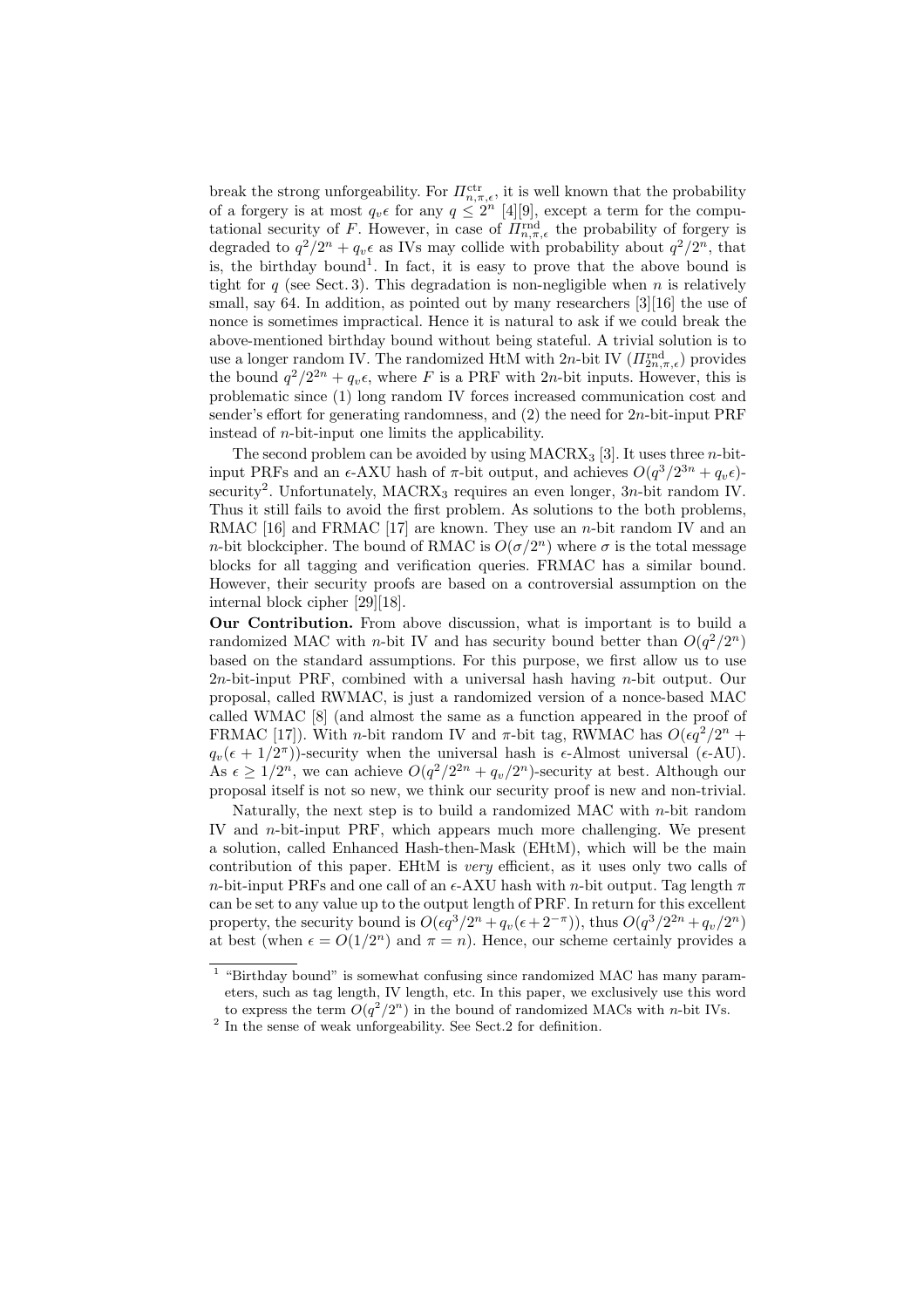security beyond the birthday bound, however, its bound is generally inferior to that of RWMAC.

The profiles of randomized MACs<sup>3</sup> are briefly summarized in Table 1. Table 1 clearly shows that the complexity (both computation and communication) of EHtM is the closest to that of the original randomized HtM among others.

**Mode of Operation.** EHtM is a generic construction. This generality allows us to various instantiations. Among them, we present two blockcipher modes called MAC-R1 and MAC-R2. Their complexities are almost the same as that of CBC-MAC. To prove its security, we only require that the underlying blockcipher is a pseudorandom permutation (PRP). This is a crucial difference from RMAC, which is also based on CBC-MAC but requires the ideal-cipher model for its security, which is highly problematic as shown by, e.g., Knudsen and Kohno [18]. The concrete bounds of MAC-R1 and MAC-R2 are slight worse than the original EHtM using *n*-bit PRFs. Still, there is a remarkable gain from CBC-MAC and its variants. We think our proposals will be good practical MACs using 64-bit blockciphers, thus suited to resource-constrained environments. A detailed, quantitative comparison will be given in Sect. 6.3.

**Table 1.** Profiles of randomized MACs. We set  $\pi = n$  for the compatibility with RMAC and FRMAC. We assume  $ln$ -bit messages. H<sub>u</sub>[*i, j*] (H<sub>xu</sub>[*i, j*]) denotes  $\epsilon$ -AU ( $\epsilon$ -AXU) hash function of *i*-bit input and *j*-bit output.  $F[i, j]$  denotes a PRF of *i*-bit input and *j*bit output, and P[*i*] denotes an *i*-bit keyed permutation, i.e., a blockcipher. In deriving the bounds of RWMAC and RMAC, we use  $\sigma \leq \ell(q+q_v)$  for simplicity. The symbol  $\blacktriangle$  indicates that the security proof requires a stronger assumption than the PRP, such as the ideal-cipher model, for P[*n*].

| MAC                                   | Rand             | Efficiency                                                                                | Security                                         |
|---------------------------------------|------------------|-------------------------------------------------------------------------------------------|--------------------------------------------------|
| Randomized Hash-then-Mask             | $\boldsymbol{n}$ | $ 1H_{\text{xu}}[\ln, n] + 1F[n, n]  O(q^2/2^n + q_v \epsilon)$                           |                                                  |
| $MACRX3$ [3]                          | 3n               | $\left 1H_{\text{xu}}[\ln,n]+3F[n,n]\right O(q^3/2^{3n}+q_v\epsilon)$                     |                                                  |
| $RMAC$ [16]                           | $n_{\rm c}$      | $(\ell+1)P[n]$                                                                            | $\left \blacktriangle O(\ell(q+q_v)/2^n)\right $ |
| FRMAC <sup>[17]</sup>                 | $\boldsymbol{n}$ | $1H_u[\ell n, n] + 1P[n]$ $\Delta O(\ell(q + q_v)\epsilon)$                               |                                                  |
| RWMAC (this paper, similar to $[8]$ ) | $\boldsymbol{n}$ | $\left \text{1H}_{u}[ln, n] + \text{1F}[2n, n]\right  O(\epsilon q^2/2^n + q_v \epsilon)$ |                                                  |
| Enhanced Hash-then-Mask (this paper)  | $\boldsymbol{n}$ | $\left 1H_{\text{xu}}[\ln,n]+2F[n,n]\right O(\epsilon q^3/2^n+q_v\epsilon)$               |                                                  |

# **2 Preliminaries**

**Basic Notations.** A random variable and its sampled value are written by a capital and the corresponding small letters. A sequence of random variables is

<sup>3</sup> A randomized MAC of Dodis et al. [12] also aims at reducing the bound via small randomness. However the scope is different from us. Their purpose is to reduce the security degradation with respect to  $\ell$  (not  $q$ ) due to the use of non-optimal universal hash. Their proposal still contains  $O(q^2/2^n)$  if *n*-bit universal hash is used.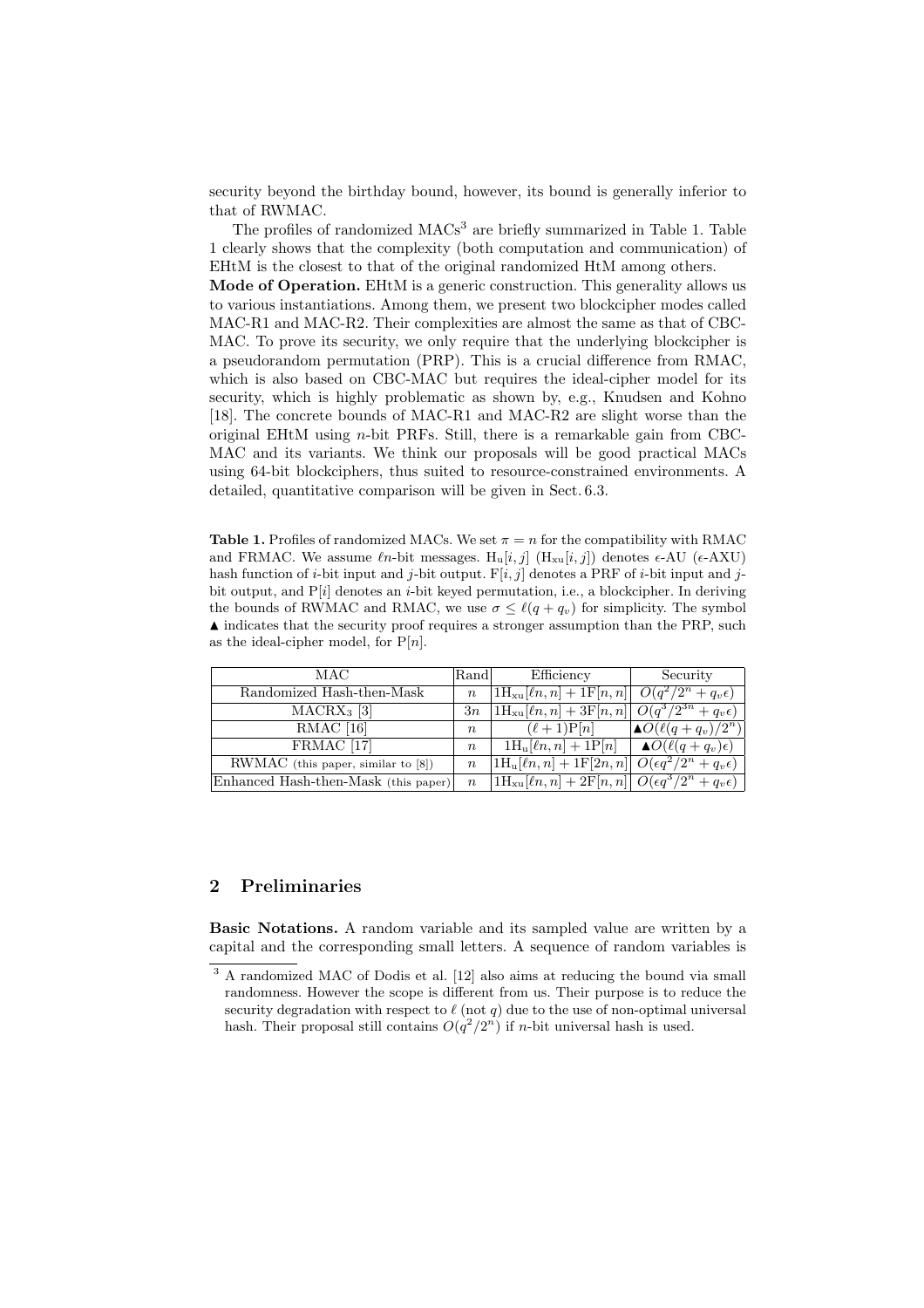written as  $X^i \stackrel{\text{def}}{=} (X_1, X_2, \ldots, X_i)$ .  $\{0, 1\}^n$  is denoted by  $\Sigma^n$ , and  $\Sigma^*$  denotes the set of all finite-length bit sequences, including the empty string  $\phi$  (which is a unique element of  $\Sigma^0$ ). The bit length of *x* is denoted by  $|x|$ , with  $|\phi| = 0$ . A concatenation of two binary sequences, *x* and *y*, is written as *x∥y*. For any *x* and  $\pi \leq |x|$ , chop<sub> $\pi$ </sub> $(x)$  is the first  $\pi$  bits of  $x$ .

A keyed function is written by a capital letter, and if it has *n*-bit inputs and *m*-bit outputs it is written as  $F: \Sigma^n \to \Sigma^m$ , i.e., we omit the description of key space.  $F(*|w)$  is a keyed function  $\Sigma^{n-|w|} \to \Sigma^m$ . In particular, the uniform random function (URF) :  $\Sigma^n \to \Sigma^m$  is denoted by  $\mathsf{R}_{n,m}$ . This is a random function whose distribution is uniform over  $\{f : \Sigma^n \to \Sigma^m\}$ . The *n*-bit uniform random permutation (URP), denoted by  $P_n$ , is a random permutation with a uniform distribution over all permutations of *Σ<sup>n</sup>*.

**Definition 1.** Let  $H : \Sigma^* \to \Sigma^n$  be a keyed function. If  $\Pr[H(x) = H(x')] \le$  $\epsilon(\ell)$  *holds for any distinct*  $x, x'$  *with*  $\max\{|x|, |x'|\} \leq \ell n$ , where probability is *defined by H*'s key, *H is said to be*  $\epsilon(\ell)$ *-almost universal*  $(\epsilon(\ell)$ *-AU*). In addition,  $if$   $Pr[H(x) \oplus H(x') = y] \leq \epsilon(\ell)$  *holds for any*  $y \in \Sigma^n$  *and distinct*  $x, x'$  *with*  $\max\{|x|, |x'|\} \leq \ell n$ , *H* is said to be an  $\epsilon(\ell)$ -almost XOR universal ( $\epsilon(\ell)$ -AXU). *We also say H is universal (XOR-universal) if*  $\epsilon(\ell)$  *is minimum, i.e., when H*  $i s \frac{1}{2^n} - AU \left( \frac{1}{2^n} - AXU \right)$ .

For any keyed function  $F$ ,  $\text{Adv}_{F}^{\text{prf}}(q, \tau)$  denotes the maximum advantage [1] in distinguishing *F* from a URF having the same input/output domains using *q* chosen-plaintext queries and computational complexity  $\tau$ . Moreover, for any keyed permutation  $E$  over  $\mathcal{L}^n$ ,  $\text{Adv}_{E}^{\text{prp}}(q, \tau)$  denotes the maximum advantage in distinguishing *E* from P*n*.

**Definition 2.** *A randomized MAC function with η*-*bit randomness and*  $π$ -*bit tag is defined as a keyed function*  $\mathbf{F}: \Sigma^n \times \Sigma^* \to \Sigma^{\pi}$ . A query to the tagging *oracle (called a tagging query) is a message*  $M \in \Sigma^*$ , and the corresponding *answer is*  $(U, T) \in \Sigma^n \times \Sigma^n$ , where *U is independent and uniform over η bits, and*  $T = \mathbf{F}(U, M)$ *. A query to the verification oracle (called a verification query) is a tuple*  $(\tilde{U}, \tilde{M}, \tilde{T})$  *and the corresponding answer, written as a binary digit*  $B$ *, is* 1 *if*  $\widetilde{T} = \mathbf{F}(\widetilde{U}, \widetilde{M})$  *and* 0 *otherwise.* 

Here, **F** does not produce  $U$  on its own. For any **F** we implicitly assume the uniform distribution of U. In a verification query,  $\tilde{U}$  can be arbitrarily chosen. As mentioned in Introduction, the adversary's goal is to create a forgery in the sense of strong unforgeability [2] defined as follows.

**Definition 3.** *A*  $(q, q_v, \ell, \tau)$ *-forger, A, against a randomized MAC,* **F** :  $\Sigma^{\eta} \times$ *Σ<sup>∗</sup> → Σ<sup>π</sup> , is an entity that performs q tagging queries and q<sup>v</sup> verification queries, where every message is at most*  $ln$ *-bit and*  $A$ 's total computational complexity is *τ . We use subscripts to express the ordinal number of queries, e.g., M<sup>i</sup> denotes* the *i*-th tagging query. If  $(U_j, M_j, T_j) \neq (U_i, M_i, T_i)$ ,  $i = 1, ..., q$ , and  $B_j = 1$ *holds for some*  $j \in \{1, \ldots, q_v\}$ ,  $(\widetilde{U}_i, \widetilde{M}_i, \widetilde{T}_j)$  *is called a successful forgery.*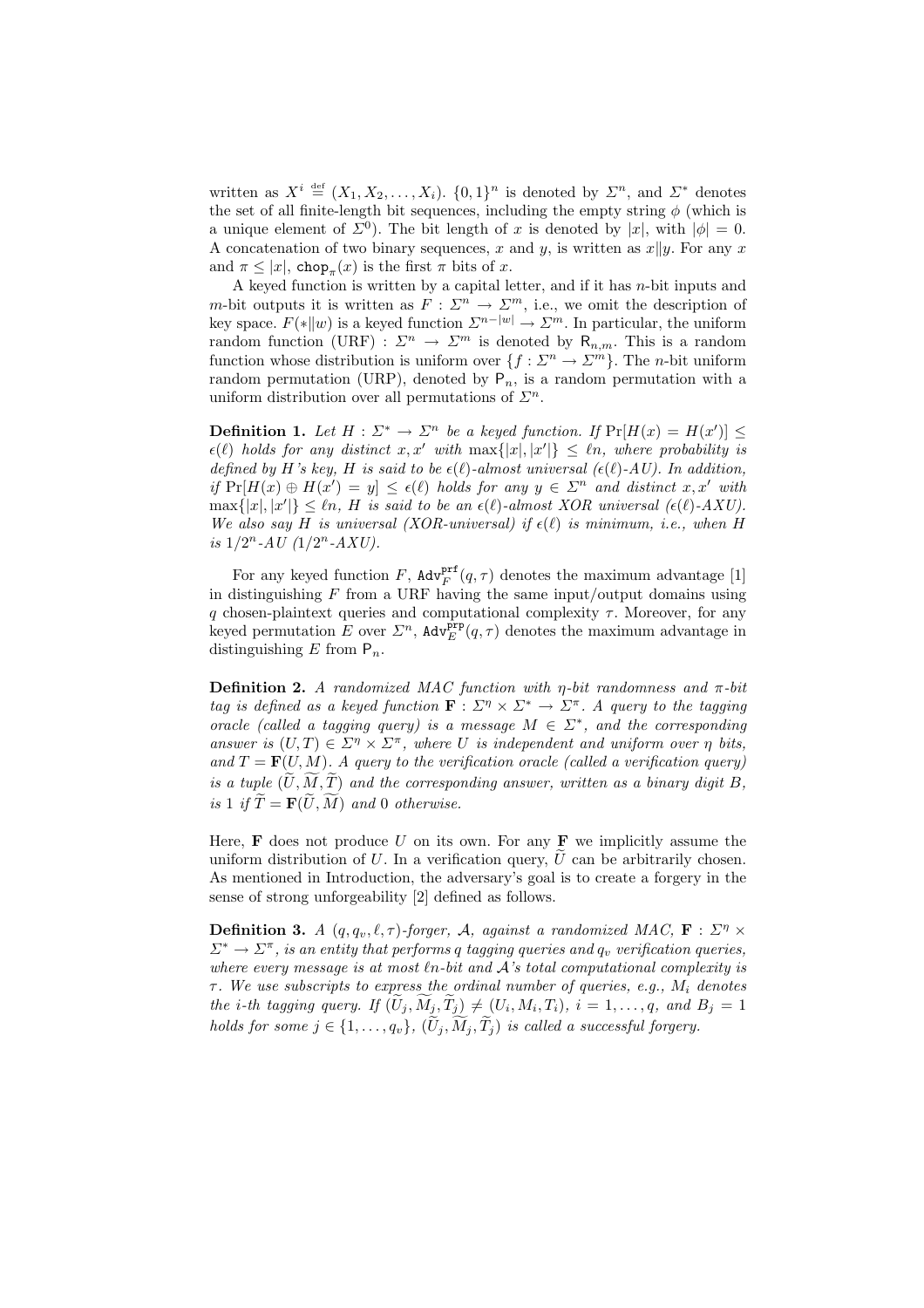Note that  $M_i$  can depend on  $U^{i-1}$ ,  $M^{i-1}$ , and  $T^{i-1}$  but not depend on  $U_i$ . **Strong and Weak Unforgeabilities.** If we require a stricter condition that  $\widetilde{M}_i \neq M_i$  for  $i = 1, \ldots, q$ , we call the corresponding security notion the weak unforgeability. This notion is defined as (mere) unforgeability by Bellare et al. [2]. See [2] for the technical differences in strong and weak unforgealibities.

**Definition 4.** *For any forger A and randomized MAC* **F***, the forgery probability is the probability that A produces at least one successful forgery (in the sense of Def. 3) for* **F***. The maximum forgery probability for all*  $(q, q_v, \ell, \tau)$ *-forgers is denoted by*  $\text{FP}_F(q, q_v, \ell, \tau)$ *. By omitting*  $\tau$  *we mean the maximum informationtheoretic forgery probability, i.e.,*  $\text{FP}_F(q, q_v, \ell)$  *means*  $\text{FP}_F(q, q_v, \ell, \infty)$ *.* 

As pointed out by [6], if we focus on the first successful forgery, we only need to consider forgers that first perform *q* tagging queries and then perform  $q_v$  verification queries. I.e., the game is divided into the consecutive two phases; the tagging and verification phases. This restriction does not increase the chance of single successful forgery. Also, the verification phase can be defined as a batch process, i.e.,  $(\tilde{U}_j, \tilde{M}_j, \tilde{T}_j)$  is a (possibly non-deterministic) function of  $(U^q, M^q, T^q)$  and not dependent on  $(\tilde{U}^{j-1}, \tilde{M}^{j-1}, \tilde{T}^{j-1}, B^{j-1})$ . However, these conventions will not work if we focus on other security notions, see [8][23].

## **3 Randomized WMAC**

**Limitation of Hash-then-Mask.** Let us consider a randomized HtM with *n*-bit IV, *π*-bit tag, defined as  $\Pi_{n,\pi,\epsilon}^{\text{rnd}}$  in Introduction. The components are  $H$ :  $\Sigma^* \to \Sigma^{\pi}$  which is  $\epsilon$ -AXU and  $F: \Sigma^n \to \Sigma^{\pi}$  which is URF. Then we have

$$
\text{FP}_{\Pi_{n,\pi,\epsilon(\ell)}^{\text{rnd}}} (q, q_v, \ell) \leq q^2/2^{n+1} + \epsilon(\ell)q_v,\tag{1}
$$

since the bound of  $\Pi_{n,\pi,\epsilon}^{\text{ctr}}$  is  $\epsilon q_v$  [9] and the forgery probability under random IVs is at most the sum of forgery probability under *distinct* random IVs (i.e., nonce) and the probability of IV collision, which is at most  $\binom{q}{2}/2^n \leq q^2/2^{n+1}$ . In fact, the above bound is tight as  $2^{n/2}$  tagging queries are enough to break  $\Pi_{n,\pi,\epsilon}^{\text{rnd}}$ . The attack is as follows:

- 1. Make *j* tagging queries with distinct  $M<sup>j</sup>$  where a collision  $U<sub>i</sub> = U<sub>j</sub>$  for some  $i < j$  occurs.
- 2. Let  $M_{j+1} = M_j$ . Check if  $U_{j+1} \neq U_j$  holds (otherwise try another query with the same message).
- 3. Make a verification query as  $(U, M, T) = (U_{j+1}, M_i, T_i \oplus T_j \oplus T_{j+1}).$

 $\operatorname{As} T_i \oplus T_j \oplus T_{j+1} = F(U_{j+1}) \oplus H(M_i), T$  is a valid tag for a new tuple  $(U_{j+1}, M_i)^4$ . The attack succeeds with probability almost 1 if we use  $2^{n/2}$  queries in the step

<sup>4</sup> Here we break the strong unforgeability: it is open if the bound is also tight for the weak unforgeability.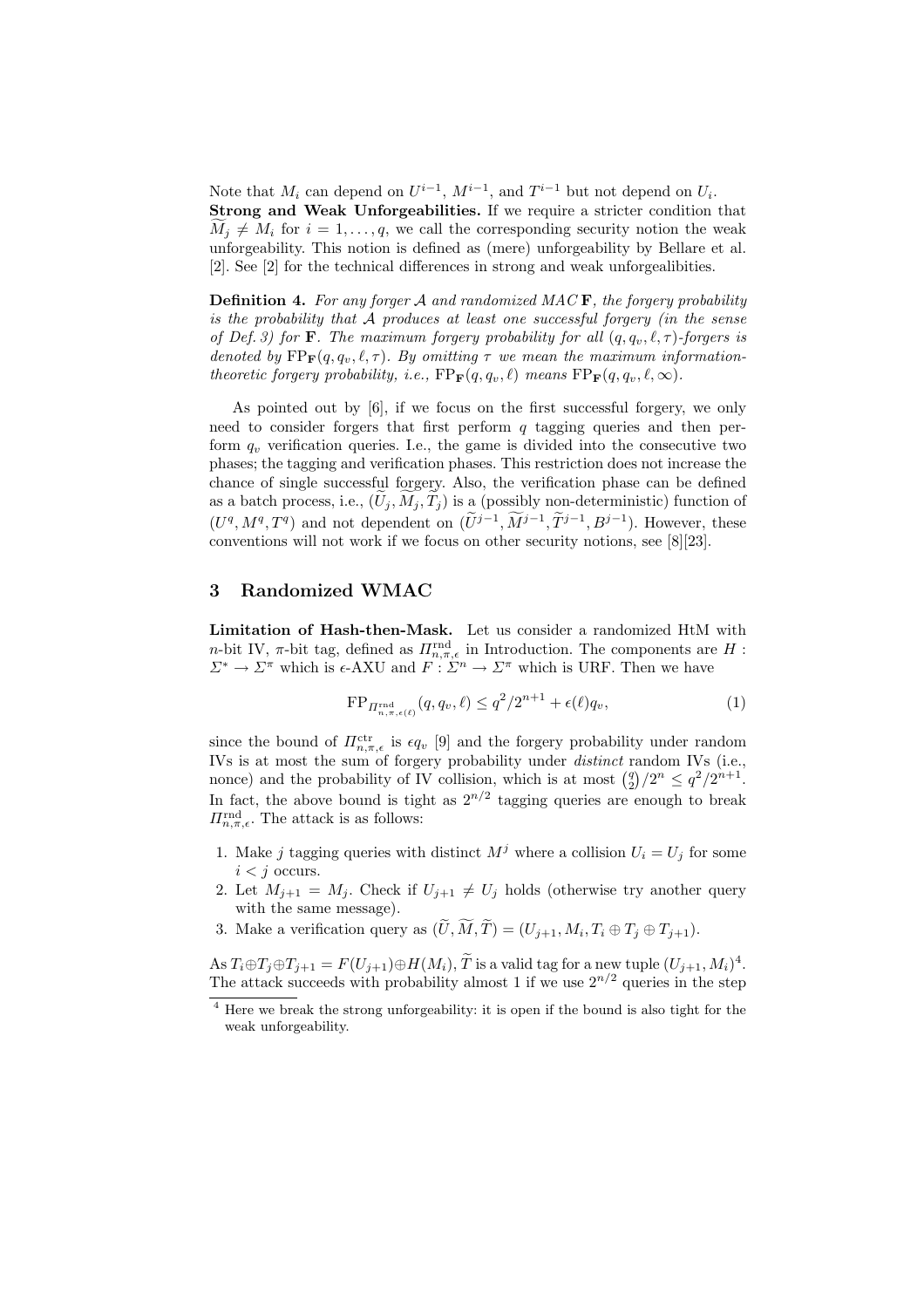1. Since the attack does not exploit any specific properties of *H* and *F*, it works for any randomized HtM<sup>5</sup>. Hence, to break the bound  $O(q^2/2^n)$  while keeping the *n*-bit random IV, we need a different structure from Hash-then-Mask.

**Randomized WMAC.** To avoid the above attack, a promising solution is to process the *n*-bit hash value,  $S = H(M)$ , and the *n*-bit random IV, *U*, together with a 2*n*-bit-input PRF, *G*. More precisely, the tag  $T \in \Sigma^{\pi}$  for *M* is generated as  $T = G(U, H(M))$ , where  $H : \Sigma^* \to \Sigma^n$  is  $\epsilon(\ell)$ -AU and  $G : \Sigma^{2n} \to \Sigma^{\pi}$  is a PRF. This MAC is denoted by RWMAC[H, G] as it is a randomized version of WMAC [8], a nonce-based MAC. Indeed, RWMAC offers a very high security, since neither an *S*-collision nor a *U*-collision can be noticed by adversary, unless both collisions occur simultaneously. The security bound is as follows<sup>6</sup>.

**Theorem 1.** *If H is*  $\epsilon(\ell)$ -*AU* and  $q \leq \min\{2^{n-2}, \sqrt{2^n \cdot \epsilon(\ell)^{-1}}\}$ ,

$$
\begin{aligned} \text{FP}_{\text{RWMAC}[H,G]}(q, q_v, \ell, \tau) &= \text{Adv}_{G}^{\text{prf}}(q + q_v, \tau + O(q + q_v)) \\ &+ q^2 \frac{\epsilon(\ell)}{2^{n+1}} + q_v \left( 2(n-1)\epsilon(\ell) + \frac{1}{2^{\pi}} \right). \end{aligned}
$$

The proof of Theorem 1 is in Appendix A. The structure of the proof is the same as that of our main theorem (Theorem 2), but details are much simpler.

## **4 Enhanced Hash-then-Mask**

Although RWMAC provides a very high security, a big problem still remains: it needs *G*, a PRF with 2*n*-bit input, while the original HtM is based on a PRF with *n*-bit input. One may try some domain extension scheme of an *n*-bitinput PRF to obtain a 2*n*-bit-input PRF. However, most known schemes such as CBC-MAC, are only  $O(q^2/2^n)$ -secure, thus can not be used for our purpose. One workable scheme of Maurer [21] is a composition of a keyed function that diffuses a 2*n*-bit input to a *cn*-bit output for some  $c > 2$  and an encryption function consisting of *c* PRFs aligned parallel. The output is the sum of each *c* PRFs' outputs. The security bound is  $O(q^{c+1}/2^{cn})$  [21]. However, it is still cumbersome to implement this diffuse-encrypt-xor scheme, as the diffusion must be 2*c*-locally-uniform [21], which is much costly than the universal hash functions even for a small *c*.

Nevertheless, there seems a chance of a simpler domain extension scheme, because inputs to *G* of RWMAC can not be arbitrarily chosen. We will prove that this intuition is true: 2*n*-bit PRF of RWMAC can be safely substituted with an extremely simple function using two *n*-bit PRFs. The concrete proposal and its security bound is in the following.

 $^5$  This attack has some similarities to the L-collision attack by Semanko [26], though the targets of attacks are different.

<sup>&</sup>lt;sup>6</sup> An equivalent to RWMAC was appeared in Lemma 4 of [17] and the bound  $O(\sigma\epsilon(\ell))$ was claimed, though we did not scrutinize the proof.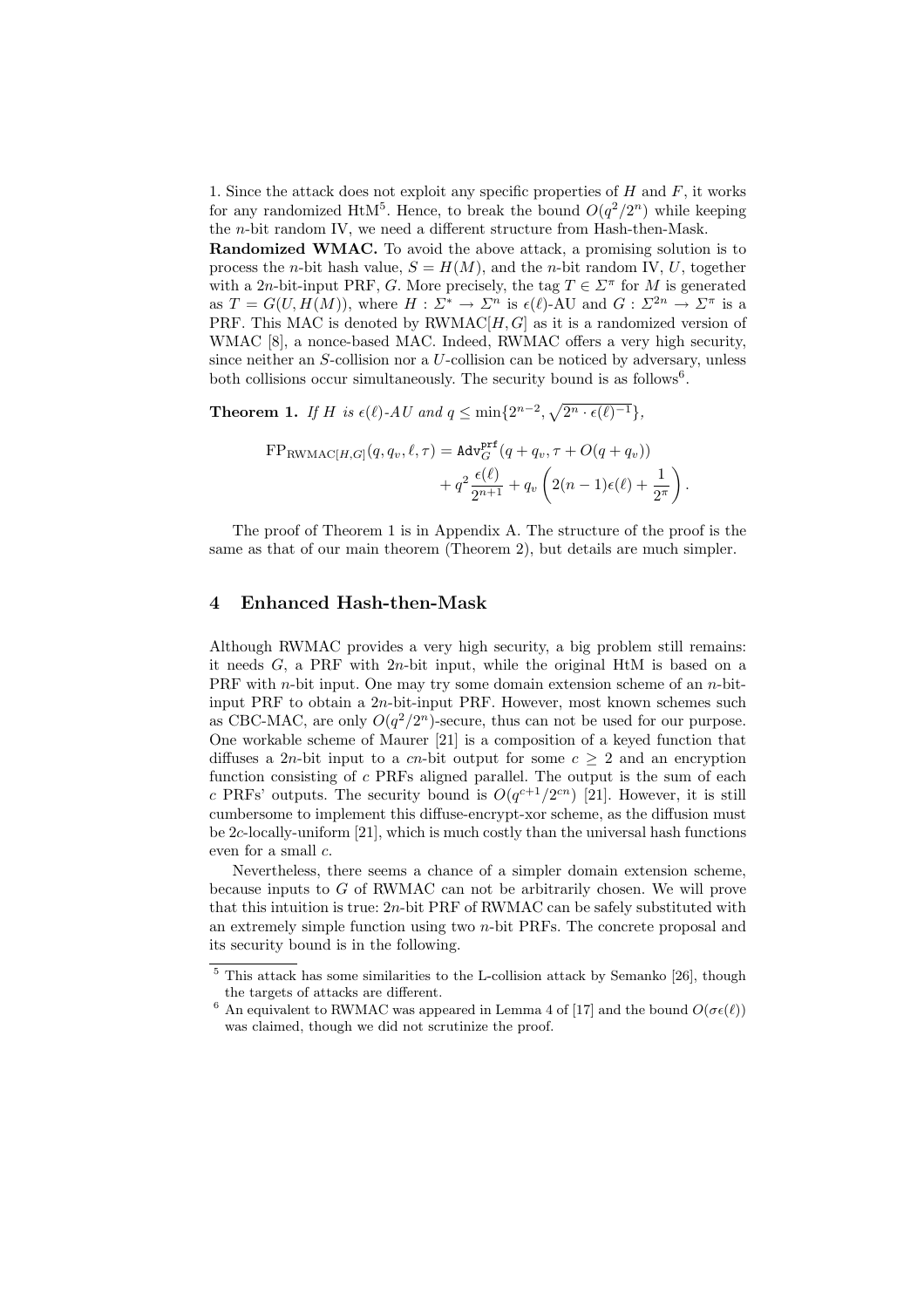**Definition 5.** Let  $H : \Sigma^* \to \Sigma^n$  and  $F_i : \Sigma^n \to \Sigma^n$  for  $i = 1, 2$ . The en*hanced hash-then-mask (EHtM) with*  $\pi$ -bit tags (for some  $\pi \leq n$ ) is defined  $as \text{ EHtM}[H, F_1, F_2](U, M) \stackrel{\text{def}}{=} \text{chop}_{\pi}(U, F_1(U) \oplus F_2(H(M) \oplus U))$  *for message*  $M \in \mathbb{Z}^*$ , where  $U \in \mathbb{Z}^n$  *is independent and uniformly random.* 

**Theorem 2.** Let  $H: \Sigma^* \to \Sigma^n$  be  $\epsilon(\ell)$ -AXU. Let  $F_1$  and  $F_2$  be independently*keyed instances of*  $F: \Sigma^n \to \Sigma^n$ *. Then we have* 

$$
\begin{aligned} \text{FP}_{\text{EHtM}[H,F_1,F_2]}(q,q_v,\ell,\tau) &\leq 2\text{Adv}_{F}^{\text{prf}}(q+q_v,\tau') \\ &+ \frac{q^3}{6}\left(\frac{\epsilon(\ell)}{2^n} + \frac{1}{2^{3n}}\right) + q_v\left(4\epsilon(\ell) + \frac{1}{2^{\pi}}\right), \end{aligned}
$$

 $if q \leq 3 \left( \frac{\epsilon(\ell)}{2^n} + \frac{1}{2^{3n}} \right)^{-1/3}$ *. Here*  $\tau' = \tau + O(q + q_v)$ *.* 

Hence, EHtM is secure if  $q \ll (6 \cdot 2^n \cdot \epsilon(\ell))^{-1/3}$  and  $q_v \ll \min\{2^n, \epsilon(\ell)^{-1}\}\$ hold. In other words, EHtM guarantees about 2*n/*3-bit security for *q* and *π*-bit security for  $q_v$ , if  $\epsilon \sim 1/2^n$ .



**Fig. 1.** Enhanced Hash-then-Mask.

## **5 Proof of Theorem 2**

**Overview.** Let us denote two independent *n*-bit block URFs by  $R^{(1)}$  and  $R^{(2)}$ . We define  $EH$  as  $EHtM[H, R^{(1)}, R^{(2)}]$  with an  $\epsilon(\ell)$ -AXU hash, *H*, and assume some  $\pi \leq n$ . We here prove a bound of  $\text{FP}_{\text{EH}}(q, q_v, \ell)$ . Computational counterpart is easy, thus omitted.

We first provide an intuition for the proof. Let  $S_i = U_i \oplus H(M_i)$  for *i*-th tagging query. We observe that the finalization of  $\text{EH}, (U, S) \to \text{R}^{(1)}(U) \oplus \text{R}^{(2)}(S)$ , is indistinguishable from a 2*n*-bit-input URF, if set  $\mathcal{G} = \{(U_1, S_1), \ldots, (U_q, S_q)\}$ satisfies two linear conditions. These conditions are related to the linear independence of a *characteristic vector* matrix formed by *G*, but weaker than that.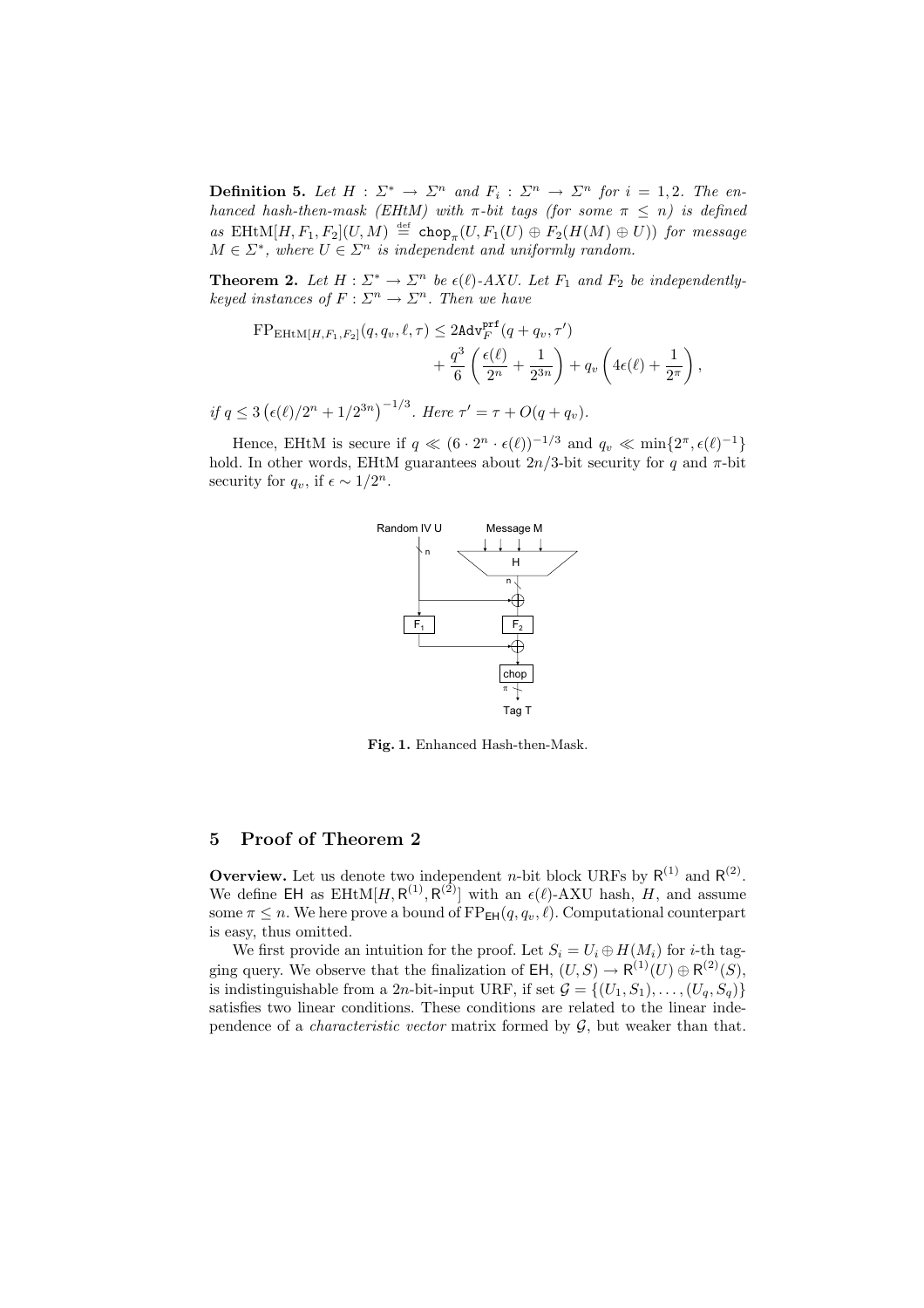Here, if we use the identical URF for processing of *U* and *S*, we need the linear independence as in the proof of similar structures [3][21]. We show that, with  $q \approx 2^{n/2}$  tagging queries to EH the probabilities of violating these conditions are negligible: the one is  $O(q^3 \epsilon(\ell)/2^n)$  and the other is  $O(q^2 \epsilon(\ell)/2^n)$ . We also show that, if the above-mentioned conditions are satisfied for tagging phase, the forgery probability is  $O(q_v(\alpha \epsilon(\ell) + 2^{-\pi}))$ , where  $\alpha$  is the size of largest class of *U* (i.e. there is an  $\alpha$ -collision but not  $(\alpha + 1)$ -collision) in the tagging phase. As *Us* are perfectly random, the probability of  $(\alpha + 1)$ -collision is bounded by  $O(q^{\alpha+1}2^{-n\alpha})$ , thus taking  $\alpha = 2$  will suffice.

**Setup.** Let  $Hw(V)$  denote the Hamming weight of a binary sequence  $V$ , and let  $\text{Hw}(\overline{\mathbb{V}}, \mathbb{V}')$  be  $(\text{Hw}(\mathbb{V}), \text{Hw}(\mathbb{V}'))$  for a pair  $(\mathbb{V}, \overline{\mathbb{V}}')$ . For  $x \in \mathbb{Z}^n$ , we use  $\lambda(x) \in \mathbb{Z}^{2^n}$ to denote its characteristic vector (CV) by seeing *x* as an integer in  $[0, \ldots, 2<sup>n</sup>$  *−* 1. I.e.,  $\text{Hw}(\lambda(x)) = 1$  and the bit 1 is in the *x*-th coordinate of  $\lambda(x)$ . For  $X^q \in (\Sigma^n)^q$  and  $\mathcal{I} \subseteq \{1, \ldots, q\}$ , we use  $\bigoplus_{\mathcal{I}} \lambda(X)$  to denote  $\bigoplus_{i \in \mathcal{I}} \lambda(X_i)$ . Let  $Q \subseteq \{1, \ldots, q\}$  denote the index set of unique  $(U, M)$  pairs, i.e., for any  $i \neq j$ ,  $i, j \in \mathcal{Q}, (U_i, M_i) \neq (U_j, M_j)$  holds. Note that, if  $i \notin \mathcal{Q}$  there exists  $j \in \mathcal{Q}$  with  $(U_i, M_i, T_i) = (U_j, M_j, T_j)$ , and thus all transcripts outside  $Q$  are useless for forgers. Here, *Q* is a random variable whose probability is defined by EH and the forger, and we assume  $Q$  is uniquely determined for any fixed  $(U^q, M^q)$  =  $(u^q, m^q)$ . We will use the following probabilistic events defined on  $\{(U_i, S_i)\}_{i \in Q}$ , where  $S_i = U_i \oplus H(M_i)$  as mentioned.

- **−** Collision-freeness:  $CF_q \stackrel{\text{def}}{=} [(U_i, S_i) \neq (U_j, S_j)$  for all distinct  $i, j \in \mathcal{Q}].$
- **–** Linear independence:

 $\text{LID}_q \stackrel{\text{def}}{=} [\text{Hw}(\bigoplus_{\mathcal{I}} \lambda(U), \bigoplus_{\mathcal{I}} \lambda(S)) \neq (0,0) \text{ for all } \mathcal{I} \subseteq \mathcal{Q}, |\mathcal{I}| = \text{ even } \geq 2].$ *I* **–** Non-two-vulnerability :

 $\text{NTV}_q \stackrel{\text{def}}{=} [\text{Hw}(\bigoplus_{\mathcal{I}} \lambda(U), \bigoplus_{\mathcal{I}} \lambda(S)) \neq (1, 1) \text{ for all } \mathcal{I} \subseteq \mathcal{Q}, |\mathcal{I}| = \text{odd } \geq 3].$ **–** The size of *U*'s largest equivalent class is at most *α*:

 $\text{EQS}(\alpha) \stackrel{\text{def}}{=} [\max_i \text{ec}(U_i) \leq \alpha], \text{ where } \text{ec}(U_i) = |\{j \in \{1, \dots, q\} : U_j = U_i\}|.$ 

For convenience, when  $|Q| = 1$ ,  $CF_q$  and  $LID_q$  are defined as true. When  $|Q| \leq 2$ ,  $NTV_q$  is defined the same as  $LID_q$ . With this convention,  $NTV_q \rightarrow LID_q \rightarrow CF_q$ holds true (proof for  $|Q| \leq 2$  is trivial, and proof for  $|Q| \geq 3$  is obtained via taking contraposition). For a forger  $\mathcal A$  and a MAC **F**, let  $P^{\mathcal A \diamond \mathbf{F}}$  denote the probability space defined by *A* and **F** (following Defs. 2 and 3). Furthermore, we define  $\nu_{q,q_v,\ell}(\mathbf{F},\mathcal{E}) \stackrel{\text{def}}{=} \max_{\mathcal{A}: (q,q_v,\ell)\text{-} \text{forger}} P^{\mathcal{A}\diamond\mathbf{F}}(\mathcal{E})$  as the maximum probability of event *E*. The maximum conditional probability of *E* given another condition *E*<sup> $\prime$ </sup> is similarly defined and denoted by  $\nu_{q,q_v,\ell}(\mathbf{F}, \mathcal{E}|\mathcal{E}')$ . We also define a weak form of adversary. If  $\mathcal{A}$ 's tagging and verification queries are independent of  $T<sup>q</sup>$ , i.e.,  $M_i$  is made from  $U^{i-1}M^{i-1}$  and  $(\tilde{U}_j, \tilde{M}_j, \tilde{T}_j)$  is made from  $(U^q, M^q)$  for all  $i \leq q$  and  $j \leq q_v$ , *A* is said to be *T*-independent<sup>7</sup>. We define  $\mu_{q,\ell}(\mathbf{F}, \mathcal{E})$  as the maximum probability of  $\mathcal E$  under all *T*-independent  $(q, q_v, \ell)$ -forgers. If  $\mathcal E$  is defined for tagging phase (that is, the probability of  $\mathcal E$  is independent of the result

Here, *T*-independent forger is stronger than non-adaptive one, who determines  $M<sup>q</sup>$ independent of  $(U^q, T^q)$ .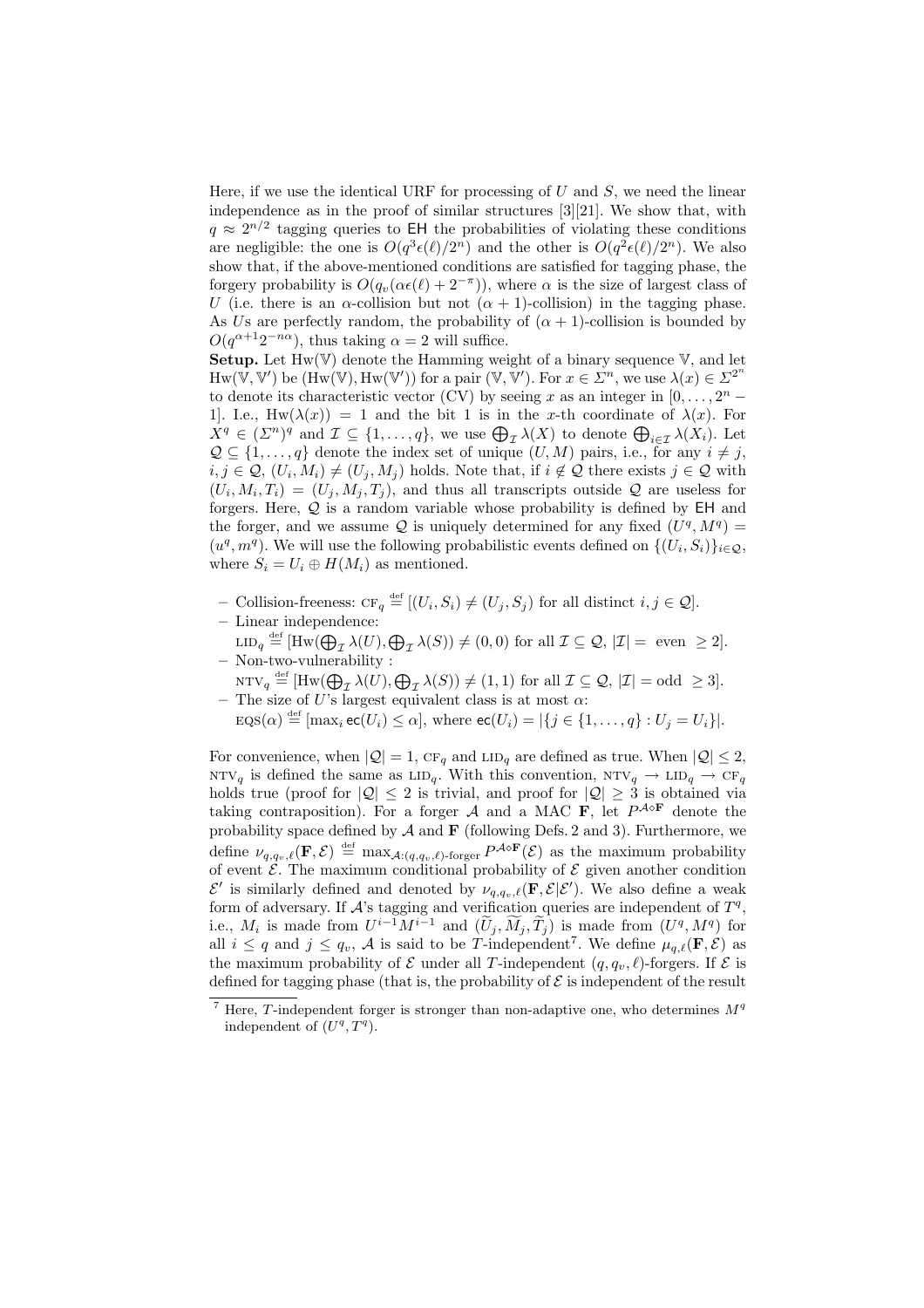of verification phase), we simply write  $\nu_{q,\ell}(\mathbf{F}, \mathcal{E})$  or  $\mu_{q,\ell}(\mathbf{F}, \mathcal{E})$ . For  $i = 1, \ldots, q_v$ , let  $\text{SUC}_i$  denote the event  $B_i = 1$  (see Def. 3) and let  $\text{SUC} \stackrel{\text{def}}{=} \text{SUC}_1 \vee \cdots \vee \text{SUC}_{q_v}$ . Now we have

$$
\begin{aligned} \text{FP}_{\mathsf{EH}}(q, q_v, \ell) &= \nu_{q, q_v, \ell}(\mathsf{EH}, \text{SUC}) \\ &\le \nu_{q, q_v, \ell}(\mathsf{EH}, \text{SUC} | \text{EQS}(\alpha) \wedge \text{NTV}_q) + \nu_{q, \ell}(\mathsf{EH}, \overline{\text{EQS}(\alpha)}) + \nu_{q, \ell}(\mathsf{EH}, \overline{\text{NTV}_q}). \end{aligned} \tag{2}
$$

In the following, we analyze each of the three terms in the r.h.s. of Eq. (2). **Analysis of the Third Term.** Let RW be an idealized RWMAC with *n*-bit IV and  $\pi$ -bit tag, defined as  $\mathsf{RW}(U, M) = \mathsf{R}_{2n,\pi}(U, U \oplus H(M))$ , where  $H : \Sigma^* \to$  $\Sigma^n$  is the same as one used by EH. NTV<sub>*q*</sub> and CF<sub>*q*</sub> are similarly defined with  $S_i = U_i \oplus H(M_i).$ 

**Proposition 1.** *Let* Func  $\in$  {EH, RW}*. Then for*  $\mathcal{E} \in \{\text{LID}_q, \text{NTV}_q\}$  *we have* 

$$
P^{\text{Func}}(T_q = t_q | U^q = u^q, M^q = m^q, T^{q-1} = t^{q-1}, \mathcal{E}) = \frac{1}{2^{\pi}} \tag{3}
$$

holds for all possible arguments  $(t_q, t^{q-1}, u^q, m^q)$ , as long as  $(u_q, m_q) \neq (u_i, m_i)$ *for all*  $i \leq q-1$  *(that is,*  $q \in \mathcal{Q}$ *). Moreover,* 

$$
\nu_{q,\ell}(\text{EH}, \overline{\text{NTV}_q}) = \nu_{q,\ell}(\text{RW}, \overline{\text{NTV}_q}) = \mu_{q,\ell}(\text{RW}, \overline{\text{NTV}_q}) \text{ holds.}
$$
 (4)

*Proof.* The proof is based on Maurer's methodology [21]. See Appendix B.

**Proposition 2.**  $CF_q \wedge \overline{NTV_q}$  *is equivalent to the event that there exist distinct*  $i, j, k \in \{1, \ldots, q\}$ , satisfying  $U_i = U_j \neq U_k$  and  $S_i \neq S_j = S_k$  with  $M_i \neq M_j \neq$ *M*<sub>k</sub> (here  $M_i = M_k$  is possible), and does not exist distinct  $i', j' \in \{1, \ldots, q\}$ *such that*  $(U_{i'}, S_{i'}) = (U_{j'}, S_{j'})$  *with*  $M_{i'} \neq M_{j'}$ .

*Proof.* See Appendix C.

Let  $\mathbb T$  be the set of all *T*-independent  $(q, q_v, \ell)$ -forgers. Now we have

$$
\mu_{q,\ell}(\text{RW}, \overline{\text{NTV}_q}) \leq \mu_{q,\ell}(\text{RW}, \overline{\text{CF}_q}) + \mu_{q,\ell}(\text{RW}, \text{CF}_q \wedge \overline{\text{NTV}_q}) \tag{5}
$$
\n
$$
= \max_{\mathcal{B} \in \mathbb{T}} P^{\mathcal{B} \circ \text{RW}} (\exists \text{distinct } i, j \in \{1, ..., q\} : U_i = U_j, S_i = S_j, M_i \neq M_j)
$$
\n
$$
+ \max_{\mathcal{B} \in \mathbb{T}} P^{\mathcal{B} \circ \text{RW}} (\exists \text{distinct } i, j, k \in \{1, ..., q\} : U_i = U_j, S_j = S_k, M_i \neq M_j \neq M_k),
$$
\n
$$
\leq \sum_{1 \leq i < j \leq q} \max_{\mathcal{B} \in \mathbb{T}} P^{\mathcal{B} \circ \text{RW}} (U_i = U_j, H(M_i) = H(M_j), M_i \neq M_j)
$$
\n
$$
+ \sum_{\text{distinct } i, j, k} \max_{\mathcal{B} \in \mathbb{T}} P^{\mathcal{B} \circ \text{RW}} (U_i = U_j, H(M_j) + U_j = H(M_k) + U_k, M_i \neq M_j \neq M_k),
$$
\n
$$
(6)
$$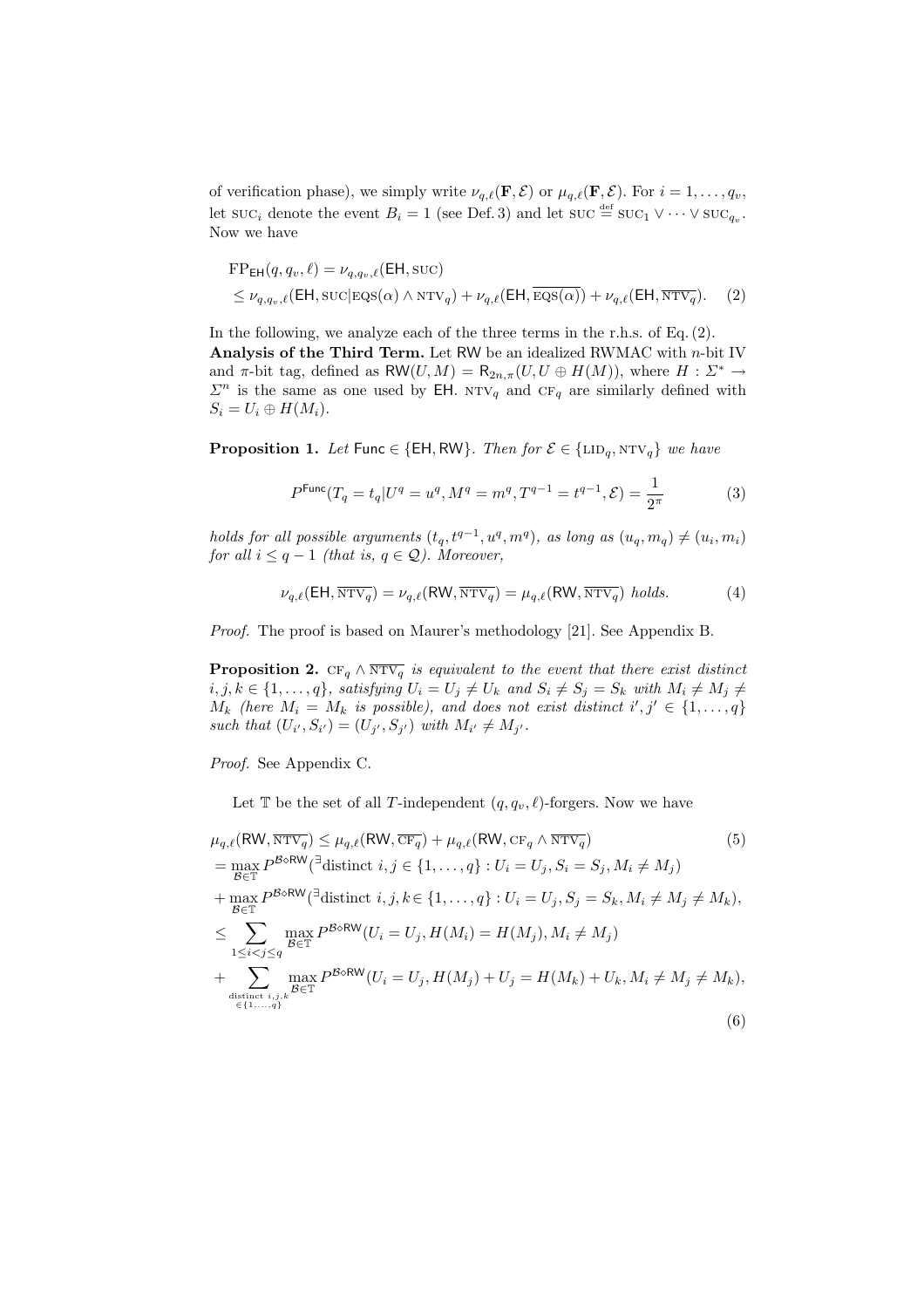where the first inequality follows from union bound, the second follows from the definition of  $CF_q$  and Proposition 2. Clearly, for any  $\mathcal{B} \in \mathbb{T}$  we have

$$
P^{\mathcal{B}\circ\mathsf{RW}}(U_i = U_j, H(M_i) = H(M_j), M_i \neq M_j),
$$
  
= 
$$
P^{\mathcal{B}\circ\mathsf{RW}}(H(M_i) = H(M_j), U_i = U_j | M_i \neq M_j) \cdot P^{\mathcal{B}\circ\mathsf{RW}}(M_i \neq M_j),
$$
  

$$
\leq \max_{m_i \neq m_j, |m_i|, |m_j| \leq n\ell} \Pr(H(m_i) \neq H(m_j)) \cdot \frac{1}{2^n} \leq \epsilon(\ell) \cdot \frac{1}{2^n},
$$
 (7)

as  $\mathcal{B}$  is *T*-independent (thus  $U_i, U_j, M_i, M_j$  are independent of *H*'s key) and *H* is  $\epsilon(\ell)$ -AXU, and that  $U_i, U_j$  are uniformly random. In addition, we observe that

$$
P^{\mathcal{B}\circ\mathsf{RW}}(U_i = U_j, H(M_j) + U_j = H(M_k) + U_k, M_i \neq M_j \neq M_k)
$$
  
= 
$$
P^{\mathcal{B}\circ\mathsf{RW}}(H(M_j) + U_j = H(M_k) + U_k | U_i = U_j, M_i \neq M_j \neq M_k)
$$
  

$$
\cdot P^{\mathcal{B}\circ\mathsf{RW}}(M_i \neq M_j \neq M_k | U_i = U_j) \cdot P^{\mathcal{B}\circ\mathsf{RW}}(U_i = U_j),
$$
 (8)

$$
\leq \max_{\substack{m_i \neq m_j \neq m_k, u_j, u_k, \\ |m_i|, |m_j|, |m_k| \leq n\ell}} \Pr(H(m_j) + u_j = H(m_k) + u_k) \cdot \frac{1}{2^n} \leq \epsilon(\ell) \cdot \frac{1}{2^n} \tag{9}
$$

from the same reason as above<sup>8</sup>. From Eqs.  $(4)$  to  $(9)$ , we have

$$
\nu_{q,\ell}(\text{EH}, \overline{\text{NTV}_q}) \le \left( \binom{q}{3} + \binom{q}{2} \right) \frac{\epsilon(\ell)}{2^n} = (q^3 - q) \frac{\epsilon(\ell)}{6 \cdot 2^n}.
$$
 (10)

**Analysis of the Second Term.** Clearly, the probability of  $\overline{EQS(\alpha)}$  is bounded as

$$
\nu_{q,\ell}(\text{EH}, \overline{\text{EQS}(\alpha)}) \le \Pr(\overline{\text{d}\text{distinct }i_1, i_2, \dots, i_{\alpha+1} : U_{i_1} = U_{i_2} = \dots = U_{i_{\alpha+1}})
$$
  

$$
\le \binom{q}{\alpha+1} \frac{1}{2^{n\alpha}}.
$$
 (11)

**Analysis of the First Term.** We have the following lemma.

**Lemma 1.** *If*  $\nu_{q,\ell}$ (EH,  $\overline{\text{EQS}(\alpha) \land \text{NTV}_q}$ )  $\leq 1/2$ ,

$$
\nu_{q,q_v,\ell}(\textsf{EH},\textsf{SUC}|\textsf{EQS}(\alpha) \wedge \textsf{NTV}_q) \leq q_v\left(2\alpha\epsilon(\ell)+\frac{1}{2^\pi}\right).
$$

The proof of Lemma 1 is in Appendix D.

**Combining Terms.** From Eqs. (2), (10), (11), and Lemma 1,  $\text{FP}_{\text{EH}}(q, q_v, \ell) \leq$  $\left(\frac{q}{\alpha+1}\right) \frac{1}{2^{n\alpha}} + \left(q^3 - q\right) \frac{\epsilon(\ell)}{6 \cdot 2^n} + q_v \left(2\alpha\epsilon(\ell) + \frac{1}{2^n}\right)$  for any positive integer  $\alpha \geq 2$ , if  $\nu_{q,\ell}(\text{EH},\overline{\text{EQS}(\alpha) \wedge \text{NTV}_q}) \leq {q \choose \alpha+1} \frac{1}{2^{n\alpha}} + (q^3-q) \frac{\epsilon(\ell)}{6\cdot 2^n} \leq 1/2.$  By setting  $\alpha = 2$  we conclude the proof.

<sup>&</sup>lt;sup>8</sup> At a glance,  $p = P^{\text{B} \circ \text{RW}}(H(M_j) + U_j = H(M_k) + U_k | U_i = U_j, M_i \neq M_j \neq M_k)$ seems  $1/2^n$  irrespective of *H* as  $U_i, U_j$ , and  $U_k$  are independent and uniform. This is wrong if  $i < k < j$  and  $H$  is (e.g.) identity function for *n*-bit inputs: by choosing  $M_k = U_i$  and  $M_j = U_k$ , *p* is 1. Moreover *p* is 1 if *H* is (a special class of) AU but not AXU. Thus being AU is not the sufficient condition for *H*.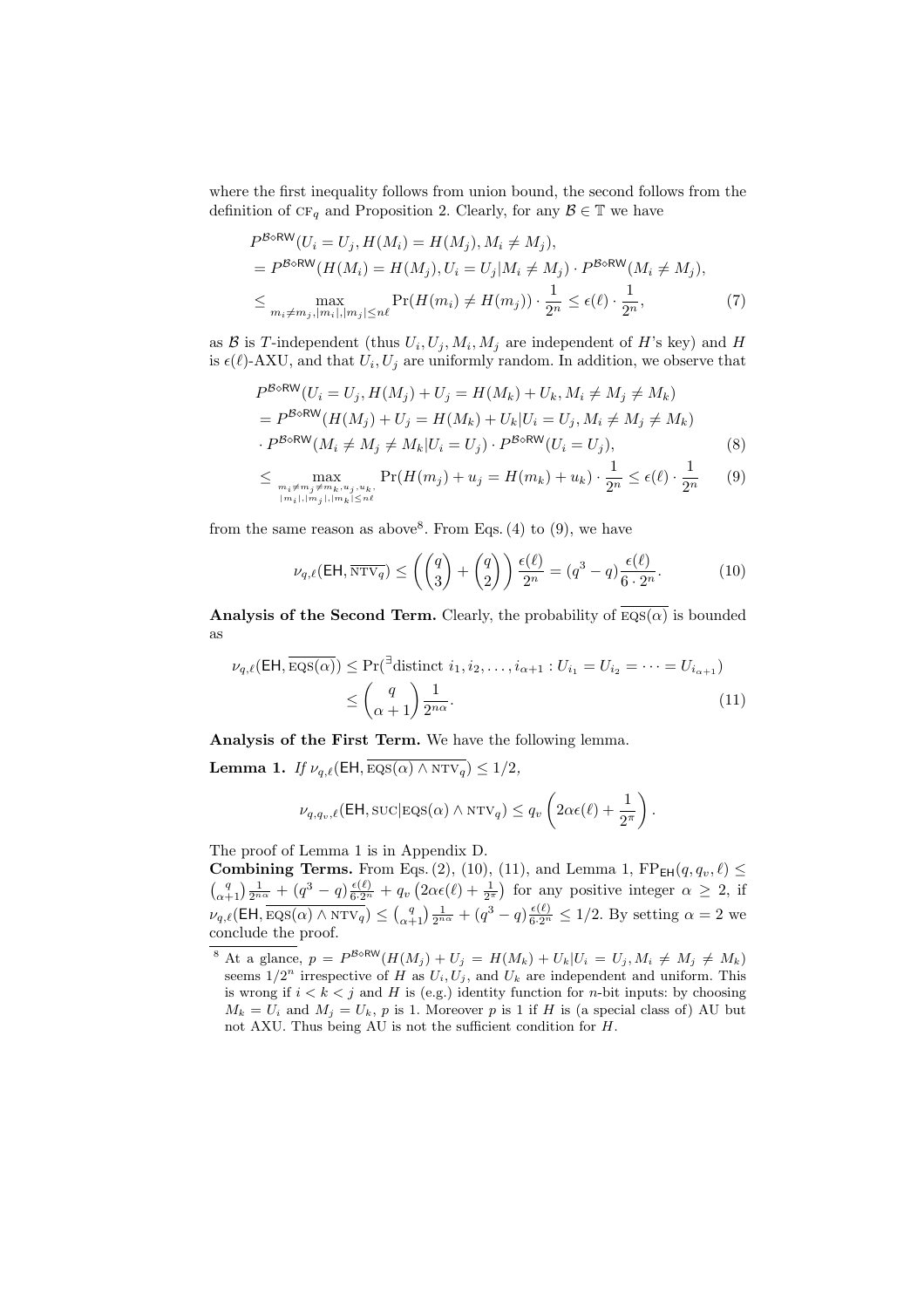### **6 Blockcipher-based Instantiations**

#### **6.1 A CBC-based Mode**

The generality of our EHtM allows us to derive various concrete instantiations. Here, we present two blockcipher modes of operation. They look similar to RMAC [16]. However they are provably secure on the pseudorandomness of the blockcipher whereas RMAC needs the ideal-cipher model (ICM). Our modes use CBC-MAC and a collision-free message padding, pad :  $\overline{\Sigma}^* \to \bigcup_{i=0,1,...} (\Sigma^n)^i$ . For input *x*, pad appends  $10^{|x| \mod n-1}$  to *x* if  $|x| \mod n \neq 0$ , otherwise appends  $10^{n-1}$ , then partitions the appended *x* into *n*-bit blocks. For empty string  $\phi$ , we define  $\text{pad}(\phi) = 10^{n-1}$ . Let  $\text{CBC}[E_K] : \bigcup_{i=1,\dots} (\Sigma^n)^i \to \Sigma^n$  be CBC-MAC using  $E_K: \Sigma^n \to \Sigma^n$ . For  $x = (x_1, \ldots, x_\ell) \in (\Sigma^n)^\ell$ , CBC $[E_K](x) = Y_\ell$ , where  $Y_i = E_K(x_i \oplus Y_{i-1})$  for  $i \ge 1$  and  $Y_0 = 0^n$ .

Our first proposal, MAC-R1, uses two blockcipher keys and is as follows.

**Definition 6.** *The mode* MAC-R1 *generates the*  $\pi$ -bit tag,  $T$ *, for message*  $M \in$ *Σ*<sup>\*</sup>, using  $(n - 1)$ *-bit random IV, U, as*  $T = \text{chop}_{\pi}(E_{K_2}(U||0) \oplus E_{K_2}(S||1)),$  $where S denote U ⊕ **chop**_{n-1}(\text{CBC}[E_{K_1}](\text{pad}(M)))$ *. Here*  $K_1$  *and*  $K_2$  *are two keys of an n-bit blockcipher,*  $E_K$ .

Fig. 2 depicts MAC-R1, where an internal chop is substituted with a logical OR. One may wonder if this really keeps the security beyond the birthday bound, as the use of PRP-PRF switching lemma will bring  $O(q^2/2^n)$  into the bound. However, this problem is circumvented by the use of Bernstein's lemma  $[7]$  instead of the switching lemma<sup>9</sup>. The security bound of MAC-R1 is as follows.



**Fig. 2.** MAC-R1 when the last message block is partial.

<sup>&</sup>lt;sup>9</sup> Bernstein's lemma is useful to derive a bound for the ratio (rather than the difference) of two game probabilities where one involves URP and the other involves URF.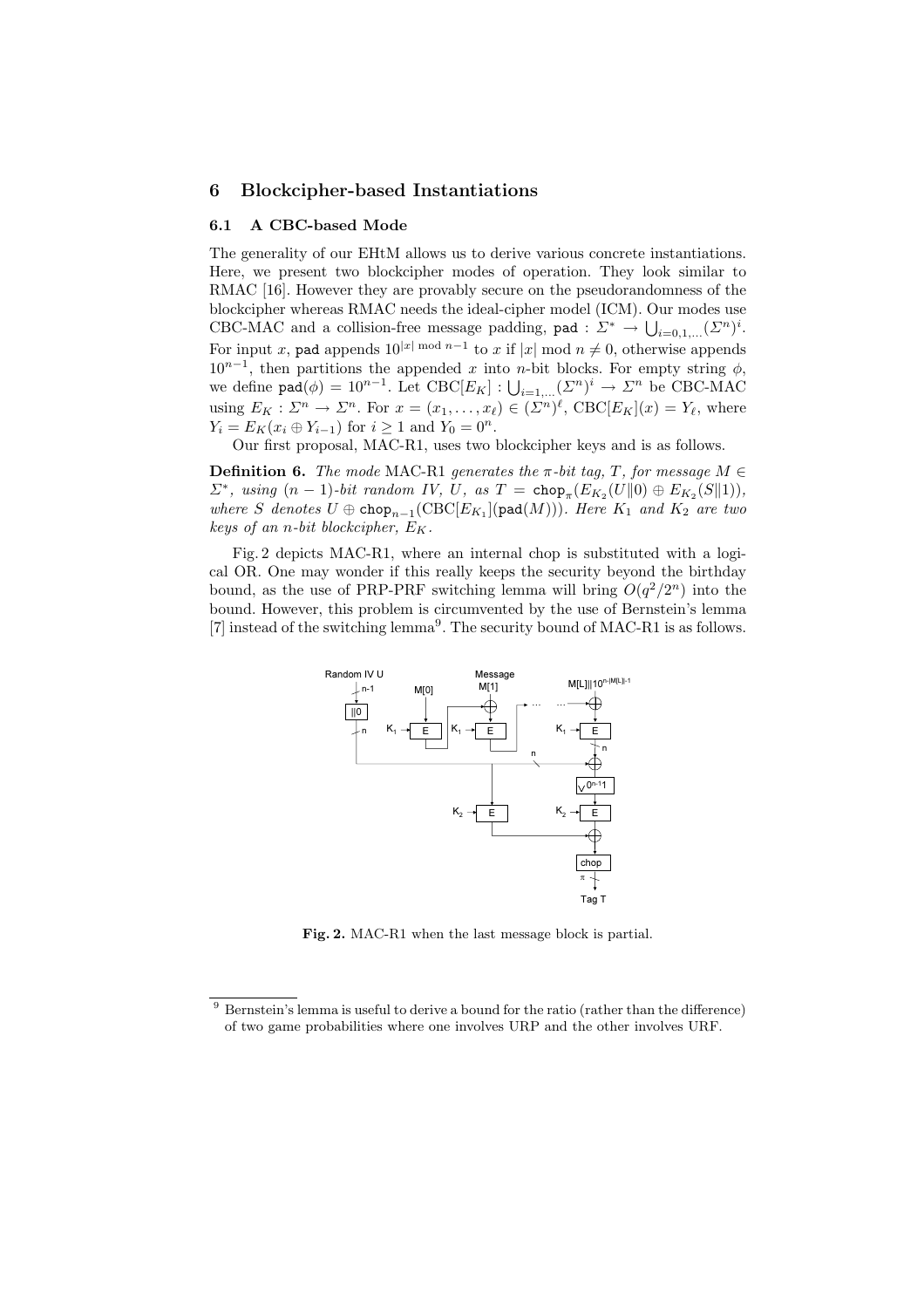**Corollary 1.** Let  $\epsilon_{\text{cbc}}(\ell) \stackrel{\text{def}}{=} 2d(\ell+1)/2^n + 64(\ell+1)^4/2^{2n}$ , where  $d(x)$  denotes *the maximum number of positive integers that divide h, for all*  $h \leq x$ *. Let*  $\delta(a) \stackrel{\text{def}}{=}$  $\left(1-\frac{a-1}{2^n}\right)^{-\frac{a}{2}}$ *. Then, we have* 

$$
\begin{aligned} \text{FP}_{\text{MAC-R1}[E_{K_1}, E_{K_2}]}(q, q_v, \ell, \tau) &\leq 2 \text{Adv}_{E}^{\text{PTP}}(q_1^*, \tau + O(q + q_v)) \\ &+ \left\{ \frac{q^3}{3} \left( \frac{2\epsilon_{\text{cbc}}(\ell+1)}{2^n} + \frac{4}{2^{3n}} \right) + q_v \left( 8\epsilon_{\text{cbc}}(\ell+1) + \frac{1}{2^{\pi}} \right) \right\} \cdot \delta(q_2^*), \end{aligned}
$$
\n
$$
\text{where } q_1^* = (q + q_v)(\ell+1), \ q_2^* = 2(q + q_v), \text{ if } q^3 \leq 1.5 \left( \frac{2\epsilon_{\text{cbc}}(\ell+1)}{2^n} + \frac{4}{2^{3n}} \right)^{-1}.
$$

*Proof.* Let  $P_n^{(1)}$  and  $P_n^{(2)}$  be independent *n*-bit URPs. Using Bernstein's lemma (Theorem 2*.*2 of [7]), we have

$$
FP_{MAC-R1[P_n^{(1)}, P_n^{(2)}]}(q, q_v, \ell) \leq FP_{R1PR}(q, q_v, \ell) \cdot \delta(q_2^*),
$$
\n(12)

where R1PR denotes MAC-R1 $[P_n^{(1)}, R_{n,n}]$  (recall  $R_{n,n}$  is an *n*-bit block URF). As a pair of functions  $(R_{n,n}(*||0), R_{n,n}(*||1))$  is equivalent to a pair of independent URFs :  $\Sigma^{n-1} \to \Sigma^n$ , R1PR is a complete instantiation of EHtM with  $(n-1)$ bit random IV (and hash value). We then need to analyze the hash function of R1PR, namely  $H_{\text{R1PR}} = \text{chop}_{n-1} \circ \text{CBC}[P_n^{(1)}] \circ \text{pad.}$  From Bellare et al. [4] and its extension [24], CBC[ $P_n$ ] is  $\epsilon_{\text{cbc}}(\ell)$ -AXU, and thus  $H_{\text{R1PR}}$  is  $2\epsilon_{\text{cbc}}(\ell+1)$ -AXU. Combining this observation and Theorem 2 proves that  $\text{FP}_{\text{R1PR}}(q, q_v, \ell)$ is at most  $\frac{q^3}{3}$ 3  $\left(\frac{2\epsilon_{\text{cbc}}(\ell+1)}{2^n} + \frac{4}{2^{3n}}\right) + q_v\left(8\epsilon_{\text{cbc}}(\ell+1) + \frac{1}{2^n}\right)$ . From this and Eq. (12), we prove the information-theoretic version of Corollary 1. The computational counterpart is easy.

**Inside the Bound.** We confirmed that  $\delta(q_2^*)$  is well approximated via the firstorder approximation,  $(1 + (q_2^*)^2/2^{n+1})$ , when  $q_2^* \leq 2^{n/2}$ . Thus MAC-R1's bound is about  $q^3 \epsilon_{\text{cbc}}(\ell)/2^n + q_v(\epsilon_{\text{cbc}}(\ell) + 1/2^{\pi})$  when  $q + q_v \leq 2^{n/2-1}$ . Here,  $\epsilon_{\text{cbc}}(\ell)$ grows much slower than  $\ell/2^n$  (see [4]). When  $q_2^*$  exceeds  $2^{n/2}$ ,  $\delta(q_2^*)$  rapidly grows and the bound quickly reaches 1. From this, the bound is almost 1 when  $q = 2^{n/2+c}$  for a small positive constant *c*. This seemingly contradicts with our proposition, but the bound is still negligibly small when  $q = 2^{n/2}$ . This can be verified by numerical results given in Fig. 3.

#### **6.2 CBC-based, More Secure Mode**

As mentioned, the bound of MAC-R1 quickly reaches one as  $q$  exceeds  $2^{n/2}$ . To overcome this problem, we consider a different finalization :  $(\Sigma^{n-2})^2 \to \Sigma^n$  as

DTWIN
$$
[E_K](x, x') \stackrel{\text{def}}{=} E_K(x||00) \oplus E_K(x||10) \oplus E_K(x'||01) \oplus E_K(x'||11).
$$
 (13)

**Definition 7.** *The mode* MAC-R2 *generates the*  $\pi$ -bit tag,  $T$ *, for message*  $M \in$  $\Sigma^*$ *, using*  $(n-2)$ *-bit random IV, U, as*  $T = \text{chop}_{\pi}(\text{DTWIN}[E_{K_2}](U, S))$ *, where*  $S$  *is*  $n-2$  *bits and defined as*  $U \oplus \text{chop}_{n-2}(\text{CBC}[E_{K_1}](\text{pad}(M))).$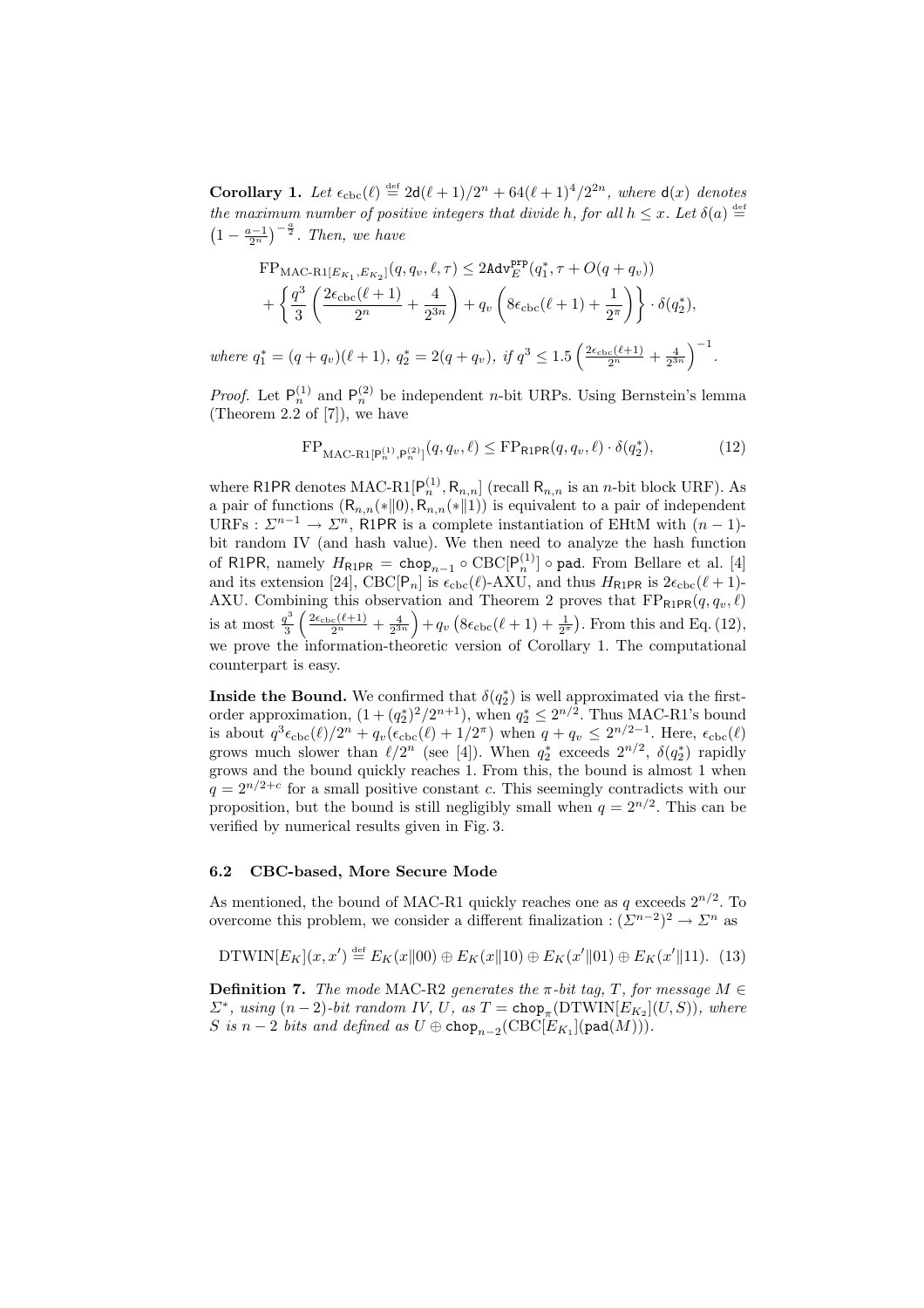To derive a bound, we define  $\text{TWIN}[E_K] : \Sigma^{n-1} \to \Sigma^n$  as  $\text{TWIN}[E_K](x) =$  $E_K(x|0) ⊕ E_K(x|1)$ . Here DTWIN $[E_K](U, S)$  corresponds to TWIN $[E_K](U|0) ⊕$  $\text{TWIN}[E_K](S||1)$ , and Lucks [20] proved  $\text{Adv}_{\text{TWIN}[P_n]}^{\text{prf}}(q) \leq 4q/2^n + q^3/3 \cdot 2^{2n-1}$ . Hence, the concrete bound of MAC-R2 can be derived without Bernstein's lemma, which is as follows.

#### **Corollary 2.**

$$
\mathrm{FP}_{\mathrm{MAC}\text{-}\mathrm{R2}[E_{K_1}, E_{K_2}]}(q, q_v, \ell, \tau) \le 2\mathrm{Adv}_{E}^{\mathrm{prp}}(2q_1^*, \tau + O(q + q_v)) + \frac{q^3}{3} \left( \frac{8\epsilon_{\mathrm{cbc}}(\ell+1)}{2^n} + \frac{64}{2^{3n}} \right) + q_v \left( 16\epsilon_{\mathrm{cbc}}(\ell+1) + \frac{1}{2^{\pi}} \right) + \frac{8(q + q_v)}{2^n} + \frac{16(q + q_v)^3}{3 \cdot 2^{2n}}
$$

 $if q^3 \leq 1.5 \left( \frac{2\epsilon_{\text{cbc}}(\ell)}{2^n} + \frac{4}{2^{3n}} \right)^{-1}$ , where  $\epsilon_{\text{cbc}}(\ell)$  and  $q_1^*$  are as defined by Corollary *1.*

From Corollary 2, the dominant term of MAC-R2's bound is  $\epsilon_{\text{cbc}}(\ell)q^3/2^n$  (without the restriction  $q + q_v < 2^{n/2-1}$ ). Thus, MAC-R2 provides the same level of security as that of EHtM with *n*-bit PRFs.

#### **6.3 A Detailed Comparison**

**Table.** Table 2 presents a detailed comparison of MAC-R1, MAC-R2, and previous MAC modes. Presenting the table is not a straightforward task because of the differences in MAC types, security notions, and parameters. We tried to do a fair comparison while keeping the simplicity. We chose CMAC (a.k.a. OMAC [13]), RMAC, EMAC [10], and MAC-R1 and MAC-R2 with  $\pi = n$ , where *n*-bit blockcipher is used. The bounds are shown without minor terms. For CMAC and EMAC, only their prf-advantages are published  $[4][13][14]$ . For them we have used Proposition 7*.*3 of [2] to get the bounds of FP. RMAC has several versions, and we employ one defined in [16]. The RMAC proof is based on the ideal-cipher model. For CMAC and RMAC, the bounds using  $\sigma$  (total message blocks of queries) are also known. As  $\sigma \leq \ell(q+q_v)$  holds we can always translate a bound using  $\sigma$  into one using  $(\ell, q, q_v)$ . The difference is small unless message length distribution has very long tails. We note that one call (two calls) of blockcipher in MAC-R1 (MAC-R2) can be done only with random IV. Hence, when such precomputation is feasible they will be even faster in practice.

**Graph.** It is still difficult to see the bound shapes from Table 2. Hence, we also perform exact bound computations for  $n = 64$  and 128. The  $\log_2 FP - \log_2 q$ graphs are shown in Fig. 3. We assume  $q_v = q^{1/2}$ , but the bound shape is almost unchanged if  $q_v$  is larger, e.g.,  $q_v = q$ . The difference of CMAC and EMAC's bounds is due to the recent advance in the collision analysis of CBC-MAC [4], and will be smaller if *ℓ* is smaller (or, one can use a result of Nandi [25]). To compute  $d(\ell)$ , we used that  $d(\ell) < \lg^2 \ell$  for  $\ell < 2^{25}$ , shown by [4].

This graph enables us to see how much queries or data are acceptable to restrict the forgery probability being smaller than  $2^{-\gamma}$ , where  $\gamma$  works as a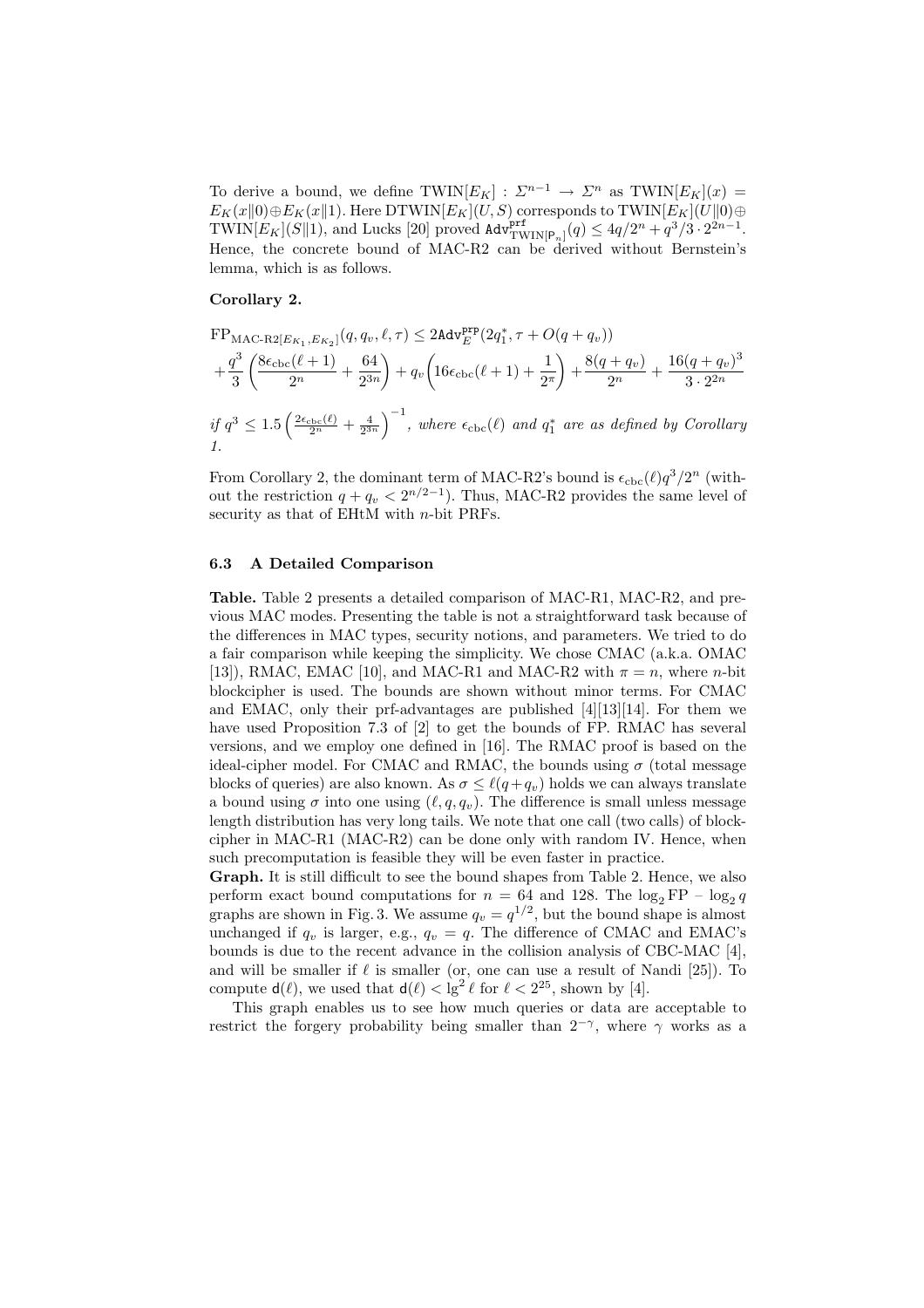

**Fig. 3.**  $\log_2 FP - \log_2 q$  graphs with  $q_v = q^{1/2}$ . (left)  $n = \pi = 128$ ,  $\ell = 2^{20}$  (right)  $n = \pi = 64, \, \ell = 2^{10}.$ 

security parameter<sup>10</sup>. For example, if we set  $\gamma = 20$ , the maximum acceptable data amount for  $n = 64$  and  $\ell = 2^{10}$  is about 14.6 Mbyte for CMAC, 3.2 Gbyte for EMAC, 512*.*9 Gbyte for RMAC, 40*.*4 Tbyte for MAC-R1 and 65*.*6 Tbyte for MAC-R2. In this case, our proposal is even superior to RMAC; it is due to a relatively large constant of RMAC bound  $((4n + 6)\sigma/2^n)$  is presented in [16]), and the difference in growths of  $q/2^n$  and  $q^3/2^{2n}$ .

**Table 2.** Detailed Comparison of MAC Modes.

|                        |             |                  | MAC   Key Rand   Blockcipher Calls            | Security Bound                                                                                  |
|------------------------|-------------|------------------|-----------------------------------------------|-------------------------------------------------------------------------------------------------|
| CMAC                   |             |                  | $ \left  \frac{ M }{n} \right  + 1$ (precomp) | $\sigma^2/2^n$ [14] or $\ell^2(q+q_v)^2/2^n$ [13]                                               |
| EMAC                   | 2 l         |                  | $\lceil ( M +1)/n \rceil + 1$                 | $d(\ell)(q+q_v)^2/2^n$ [4]                                                                      |
| RMAC                   | $2^{\circ}$ | $\boldsymbol{n}$ | $\lceil ( M +1)/n \rceil + 1$                 | $ \sigma/2^n 16 $ or $\ell(q+q_v)/2^n$ (with ICM)                                               |
| $ MAC-R1 $             |             | $2  n-1 $        | $\lceil ( M +1)/n \rceil + 2$                 | $\sqrt{\left(\mathsf{d}(\ell)q^3/2^{2n} + \mathsf{d}(\ell)q_v/2^n\right)\cdot \delta(2q+2q_v)}$ |
| $ MAC-R2  \ 2 \  n-2 $ |             |                  | $\lceil ( M +1)/n \rceil + 4$                 | $\left( \frac{d(\ell)q^3 + q_v^3}{2^n} + \frac{q}{q} + \frac{d(\ell)q_v}{2^n} \right)$          |

<sup>&</sup>lt;sup>10</sup> If we say "it has *b*-bit security" or "it is secure if  $q \ll 2^{b}$ ", we implicitly assume  $\gamma = 0$ . This is a simple, conventional way. However, it is sometimes too weak to grasp the actual values:  $q^2/2^n$  can be much smaller than  $q/2^{n/2}$  but both mean *n/*2-bit security.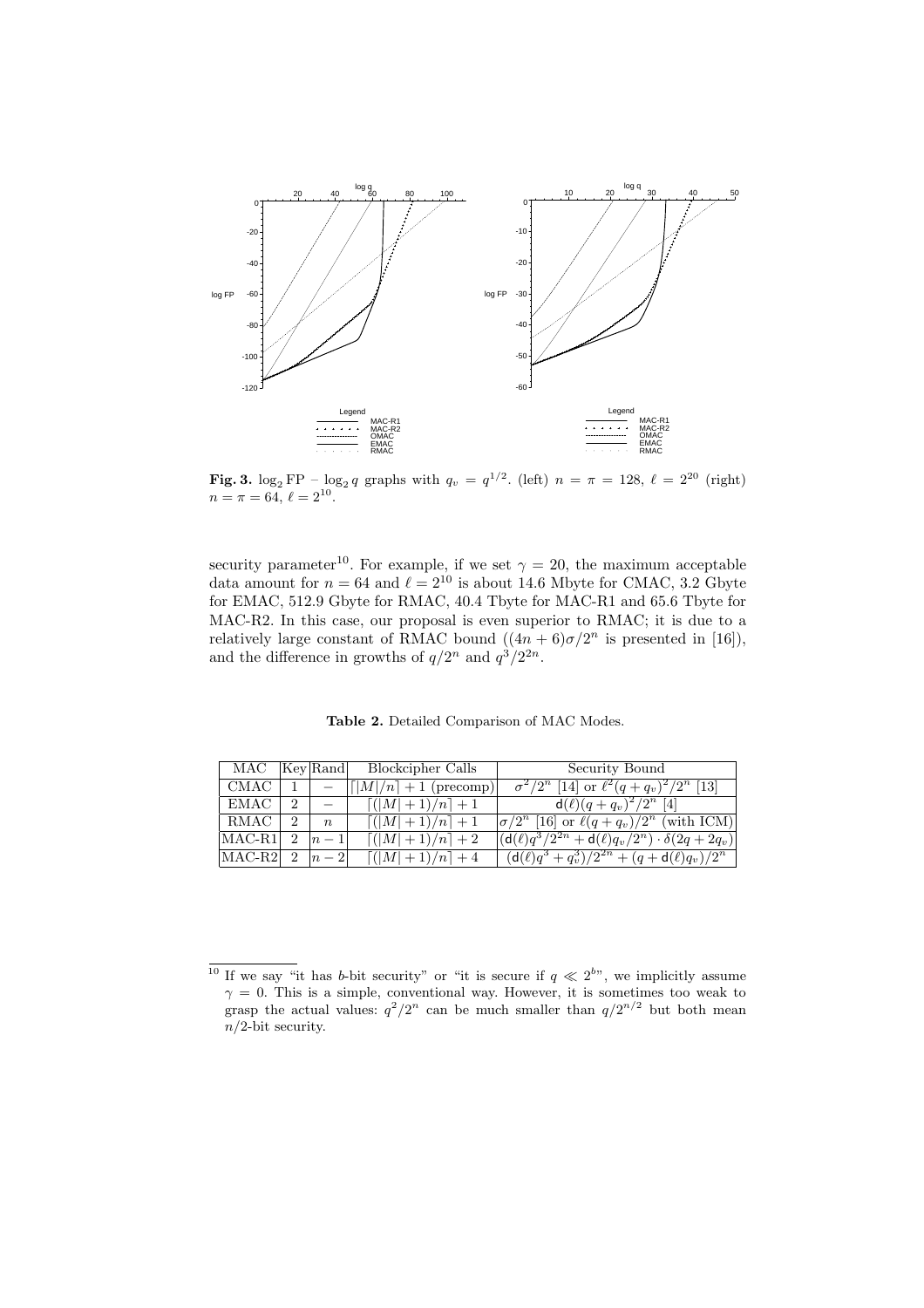### **Acknowledgments**

We would like to thank Liang Bo and anonymous referees for helpful comments that improved the paper.

## **References**

- 1. M. Bellare, A. Desai, E. Jokipii, and P. Rogaway. "A Concrete Security Treatment of Symmetric Encryption." *Proceedings of the 38th Annual Symposium on Foundations of Computer Science*, FOCS '97, pp. 394-403, 1997.
- 2. M. Bellare, O. Goldreich, and A. Mityagin. "The Power of Verification Queries in Message Authentication and Authenticated Encryption."*Cryptology ePrint Archive*, 2004/309.
- 3. M. Bellare, O. Goldreich, and K. Krawczyk. "Stateless Evaluation of Pseudorandom Functions: Security Beyond the Birthday Barrier." *Advances in Cryptology*-CRYPTO '99, LNCS 1666, pp. 270-287, 1999.
- 4. M. Bellare, K. Pietrzak, and P. Rogaway. "Improved Security Analyses for CBC MACs." *Advances in Cryptology* - CRYPTO '05, LNCS 3621, pp. 527-541, 2005.
- 5. D. J. Bernstein. "The Poly1305-AES Message-Authentication Code." *Fast Software Encryption*, FSE'05, LNCS 3557, pp. 32-49, 2005.
- 6. D. J. Bernstein. "Stronger Security Bounds for Wegman-Carter-Shoup Authenticators." *Advances in Cryptology*- EUROCRYPT '05, LNCS 3494, pp. 164-180, 2005.
- 7. D. J. Bernstein. "Stronger Security Bounds for Permutations." Available from http://cr.yp.to/papers.html.
- 8. J. Black and M. Cochran. "MAC Reforgeability." *Fast Software Encryption*, FSE'09, LNCS 5665, pp.345-362, 2009.
- 9. J. Black. "Message Authentication Code." *PhD dissertation*, 2000.
- 10. A. Bosselaers and B. Preneel, *Integrity Primitives for Secure Information Systems, Final Report of RACE Integrity Primitives Evaluation RIPE-RACE*, LNCS 1007, 1995.
- 11. L. Carter and M. Wegman. "Universal Classes of Hash Functions." *Journal of Computer and System Science*, Vol. 18, pp. 143-154, 1979.
- 12. Y. Dodis and K. Pietrzak. "Improving the Security of MACs Via Randomized Message Preprocessing." *Fast Software Encryption*-, FSE'07, LNCS 4593, pp.414- 433, 2007.
- 13. T. Iwata and K. Kurosawa. "OMAC: One-Key CBC MAC." *Fast Software Encryption*- FSE'03, LNCS 2887, pp. 129-153, 2003.
- 14. T. Iwata and K. Kurosawa. "Stronger Security Bounds for OMAC, TMAC, and XCBC." *Progress in Cryptology*- INDOCRYPT'03, LNCS 2904, pp. 402-415, 2003.
- 15. T. Iwata. "New Blockcipher Modes of Operation with Beyond the Birthday Bound Security." *Fast Software Encryption*- FSE'06, LNCS 4047, pp. 310-327, 2006.
- 16. E. Jaulmes, A. Joux, and F. Valette. "On the Security of Randomized CBC-MAC Beyond the Birthday Paradox Limit: A New Construction." *Fast Software Encryption*- FSE'02, LNCS 2365, pp. 237-251, 2002.
- 17. E. Jaulmes and R. Lercier. "FRMAC, a Fast Randomized Message Authentication Code." *Cryptology ePrint Archive*- 2004/166.
- 18. L. R. Knudsen and T. Kohno. "Analysis of RMAC." *Fast Software Encryption*-FSE'03, LNCS 2887, pp. 182-191, 2003.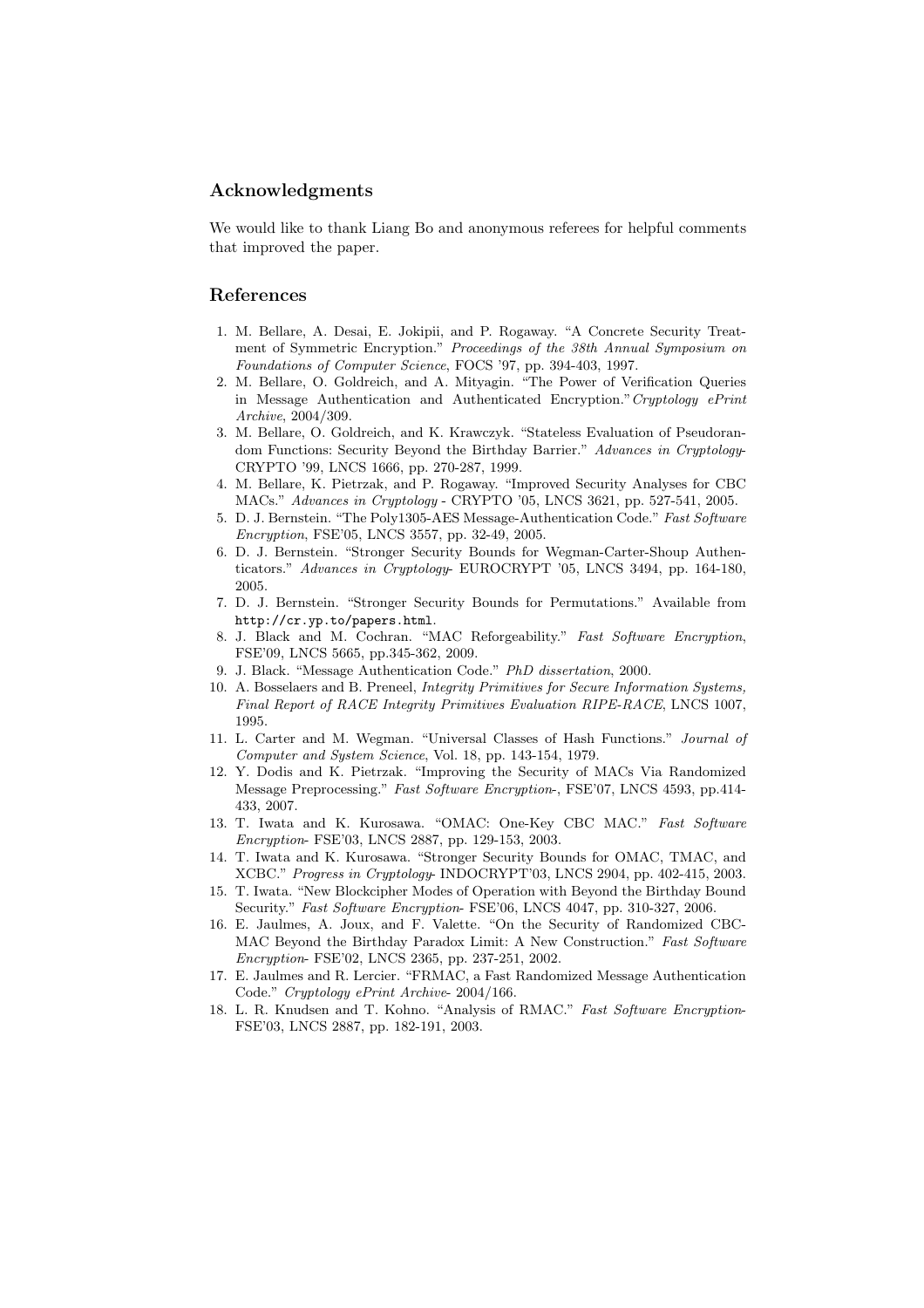- 19. T. Krovetz "Message Authentication on 64-Bit Architectures." *Selected Areas in Cryptography*- SAC'06, LNCS 4356, pp. 327-341, 2007.
- 20. S. Lucks. "The Sum of PRPs Is a Secure PRF." *Advances in Cryptology* EURO-CRYPT'00, LNCS 1807, pp. 470-484, 2000.
- 21. U. Maurer. "Indistinguishability of Random Systems." *Advances in Cryptology*-EUROCRYPT'02, LNCS 2332, pp. 110-132, 2002.
- 22. D. McGrew and J. Viega. "The Security and Performance of the Galois/Counter Mode (GCM) of Operation." *Progress in Cryptology*- Indocrypt'04, LNCS 3348, pp. 343-355, 2004.
- 23. D. McGrew and S. Fluhrer. "Multiple forgery attacks against Message Authentication Codes." *Cryptology ePrint Archive*, 2005/161.
- 24. K. Minematsu and T. Matsushima. "New Bounds for PMAC, TMAC, and XCBC." *Fast Software Encryption*- FSE'07, LNCS 4593, pp.434-451, 2007.
- 25. M. Nandi. "Improved security analysis for OMAC as a pseudorandom function." Journal of Mathematical Cryptology. Volume 3, Issue 2, pp. 133-148, 2009.
- 26. M. Semanko. "L-collision Attacks against Randomized MACs." *Advances in Cryptology*- CRYPT'00, LNCS 1880, pp. 216-228, 2000.
- 27. K. Yasuda. "A One-Pass Mode of Operation for Deterministic Message Authentication- Security beyond the Birthday Barrier." *Fast Software Encryption*, FSE'08, LNCS 5086, pp. 316-333, 2008.
- 28. M. Wegman and L. Carter. "New Hash Functions and Their Use in Authentication and Set Equality." *Journal of Computer and System Sciences*, Vol. 22, pp. 265-279, 1981.
- 29. Comments on Draft RMAC Specification, http://csrc.nist.gov/groups/ST/toolkit/BCM/comments.html

## **A Proof of Theorem 1**

We abbreviate RWMAC[ $H, R_{2n,n}$ ] to RW'. Let  $U \in \mathbb{Z}^n$  be the random value, and let  $V = H(M) \in \mathbb{Z}^n$  be the hash value for message M. Then it is trivial to see that the uniqueness of  $(U_i, V_i)$  for all  $i \in \mathcal{Q}$  (see Sect. 5 for definition of  $\mathcal{Q}$ ), denoted by  $CF'_{q}$ , provides the uniform distribution of tags,  $T^{q} \in (\Sigma^{\pi})^{q}$ . From this, we easily obtain

$$
\begin{split} &\text{FP}_{\mathsf{RW}'}(q, q_v, \ell) \\ &\leq \nu_{q, q_v, \ell}(\mathsf{RW}', \text{succ}|\text{CF}_q' \wedge \text{EQs}(\alpha)) + \nu_{q, \ell}(\mathsf{RW}', \overline{\text{CF}_q'}) + \nu_{q, \ell}(\mathsf{RW}', \overline{\text{EQs}(\alpha)}) \\ &\leq q_v \cdot \nu_{q, 1, \ell}(\mathsf{RW}', \text{SUC}_1|\text{CF}_q' \wedge \text{EQs}(\alpha)) + \mu_{q, \ell}(\mathsf{RW}', \overline{\text{CF}_q'}) + \mu_{q, \ell}(\mathsf{RW}', \overline{\text{EQs}(\alpha)}) \\ &\leq q_v \cdot \nu_{q, 1, \ell}(\mathsf{RW}', \text{SUC}_1|\text{CF}_q' \wedge \text{EQs}(\alpha)) + \binom{q}{2} \frac{\epsilon(\ell)}{2^n} + \binom{q}{\alpha + 1} \frac{1}{2^{n\alpha}}, \end{split} \tag{14}
$$

where event definitions (suc, suc<sub>1</sub>, and  $EQS(\alpha)$ ) and probability definitions ( $\nu$ and  $\mu$ ) are the same as Sect. 5. For forgery attempt  $(\widetilde{U}, \widetilde{M}, \widetilde{T})$ , let  $\widetilde{V} = H(\widetilde{M})$ . We define COL<sup>'</sup> as the event that  $(\widetilde{U}, \widetilde{V}) = (U_i, V_i)$  for some  $i \in \mathcal{Q}$ . Now we observe

$$
\nu_{q,1,\ell}(\text{RW}', \text{SUC}_1 | \text{CF}_q' \wedge \text{EQS}(\alpha)) \leq \nu_{q,1,\ell}(\text{RW}', \text{COL}' | \text{CF}_q' \wedge \text{EQS}(\alpha)) + \nu_{q,1,\ell}(\text{RW}', \text{SUC}_1 | \overline{\text{COL}'} \wedge \text{CF}_q' \wedge \text{EQS}(\alpha)). \tag{15}
$$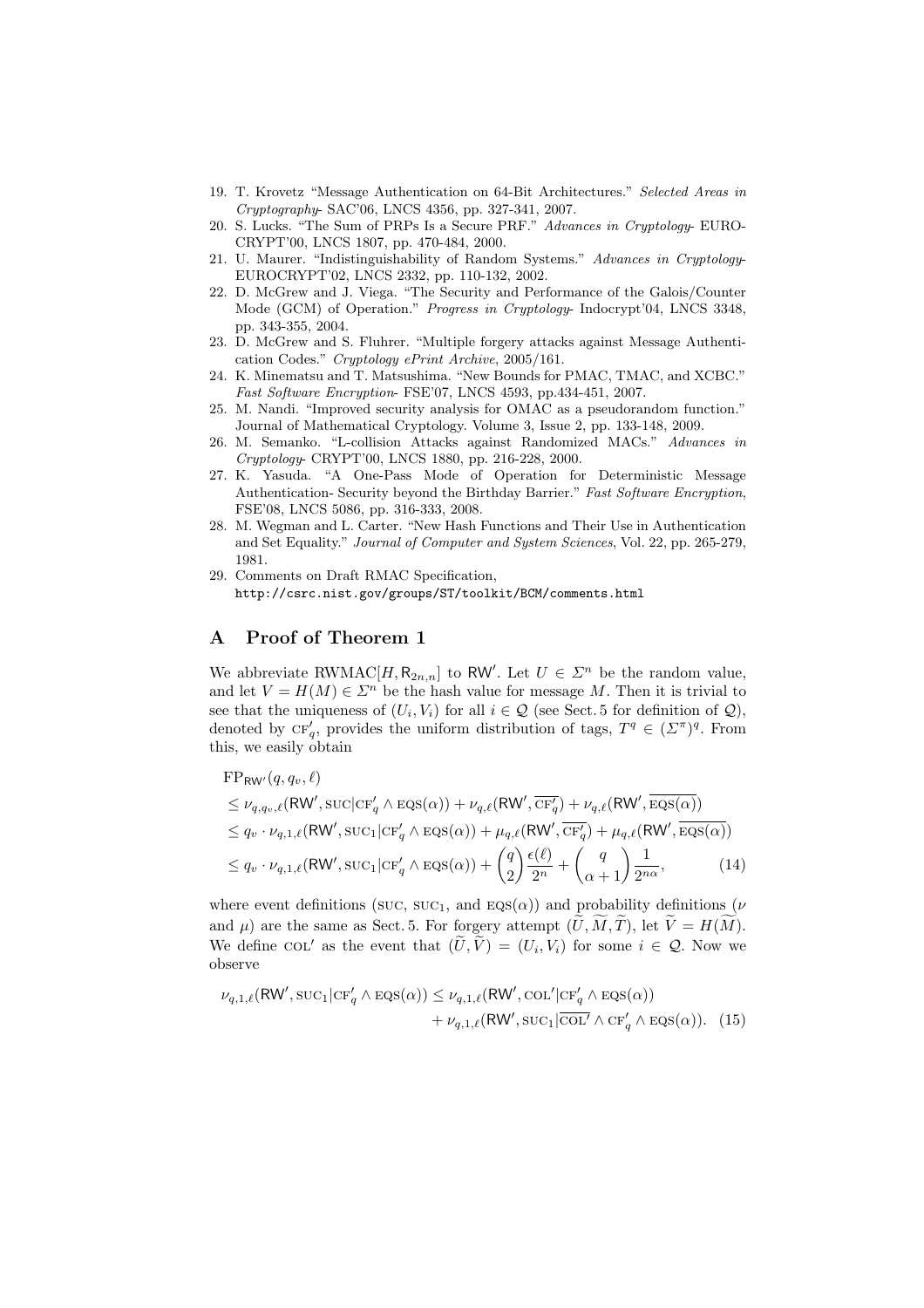Here the last term is  $1/2^{\pi}$  since the real tag for  $(\tilde{U}, \tilde{M})$  is completely unpredictable given  $\overline{\text{COL'}} \wedge \text{CF}'_q \wedge \text{EQS}(\alpha)$  (the same as Eq. (24)). The remaining task is to evaluate the first term of the r.h.s. of Eq. (15). We have

$$
\nu_{q,1,\ell}(\text{RW}', \text{COL}' | \text{CF}'_q \wedge \text{EQS}(\alpha)) = \mu_{q,1,\ell}(\text{RW}', \text{COL}' | \text{CF}'_q \wedge \text{EQS}(\alpha)),\tag{16}
$$

$$
\leq \frac{\mu_{q,1,\ell}(\text{RW}', \text{col}' | \text{EQS}(\alpha))}{1 - \mu_{q,1,\ell}(\text{RW}', \overline{\text{CF}'_q \wedge \text{EQS}(\alpha)})}.
$$
(17)

We assume the denominator being at least 1*/*2. The numerator is clearly at most  $\alpha \cdot \epsilon(\ell)$  as the target forgers are *T*-independent and any  $U_i$ 's equivalent class is of size at most  $\alpha$ . Thus, we have

$$
\text{FP}_{\text{RW}'}(q, q_v, \ell) \le \binom{q}{2} \frac{\epsilon(\ell)}{2^n} + \binom{q}{\alpha + 1} \frac{1}{2^{n\alpha}} + q_v \left(2\alpha \cdot \epsilon(\ell) + \frac{1}{2^{\pi}}\right),\tag{18}
$$

if  $\left(\frac{q}{2}\right) \frac{\epsilon(\ell)}{2^n} + \left(\frac{q}{\alpha+1}\right) \frac{1}{2^{n\alpha}} \leq 1/2$ , for any  $\alpha \geq 2$ . If  $q \leq 2^{n-2}$  and  $\alpha = n-1$ , we have  $\binom{q}{\alpha+1}\frac{1}{2^{\alpha}} < \frac{1}{2^n}$ . Thus, the above implies  $q^2\epsilon(\ell)/2^{n+1} + q_v(2(n-1)\cdot\epsilon(\ell) + 1/2^{\pi})$ when  $q \leq \min\{2^{n-2}, \sqrt{2^n \cdot \epsilon(\ell)^{-1}}\}$ . This concludes the information-theoretic part of the proof. The computational part is trivial.

#### **B Proof of Proposition 1**

For simplicity, we assume  $\pi = n$  and  $\mathcal{Q} = \{1, \ldots, q\}$  (i.e., all  $(u_i, m_i)$ s are distinct) throughout the proof; proving under this setting is enough to prove other settings. Let  $\textsf{FNL} : (\Sigma^n)^2 \to \Sigma^n$  be the finalization of  $\textsf{EH}$ , i.e.  $\textsf{FNL}(u, s) =$  $\mathsf{R}^{(1)}(u) \oplus \mathsf{R}^{(2)}(s)$ . Note that  $\mathsf{FNL}(u, s)$  is equivalent to  $\mathsf{R}_{n+1,n}(U \| 0) \oplus \mathsf{R}_{n+1,n}(S \| 1)$ . Then, a pair of CV  $(\lambda(U), \lambda(S))$  can be expressed as  $\Lambda(U, S) = \lambda(U||0) \oplus \lambda(S||1)$ , where  $\lambda(U||0)$  and  $\lambda(S||1)$  are  $2^{n+1}$  bits CVs. Here  $\Lambda(U, S)$ 's weight is always 2, as *U∥*0 and *S∥*1 never collide. Then, from Sect. 5.2 of [21] (or [3]), when the set  $\{A(U_1, S_1), \ldots, A(U_q, S_q)\}\$ is linearly independent the outputs of FNL are perfectly random. Since this condition is equivalent to  $LID_q$ , we have

$$
P^{\text{FNL}}(T_q = t_q | U^q = u^q, S^q = s^q, T^{q-1} = t^{q-1}, \mathcal{E}) = 1/2^n
$$
 (19)

for all possible arguments, when  $\mathcal{E} = LID_q$ . When  $\mathcal{E} = NTV_q$ , Eq. (19) also holds since  $NTV_q \rightarrow LID_q$  and that  $NTV_q$  is defined over  $(U^q, S^q)$  as well as  $LID_q$ . As  $T_q$ 's distribution in Eq. (19) is independent of actual values of  $U^q$  and  $S^q$ , we immediately obtain

$$
P^{\text{EH}}(T_q = t_q | U^q = u^q, M^q = m^q, T^{q-1} = t^{q-1}, \mathcal{E}) = 1/2^n
$$
 (20)

for all possible arguments, and for both  $\mathcal{E} = LID_q$  and  $NTV_q$ . This proves Eq. (3) for Func  $=$  EH. When Func  $=$  RW, the proof follows from the fact that both NTV<sub>q</sub> and LID<sub>q</sub> includes CF<sub>q</sub>, which assures the uniform distribution of  $T_q$  given  $U^q = u^q, M^q = m^q, \text{ and } T^{q-1} = t^{q-1}.$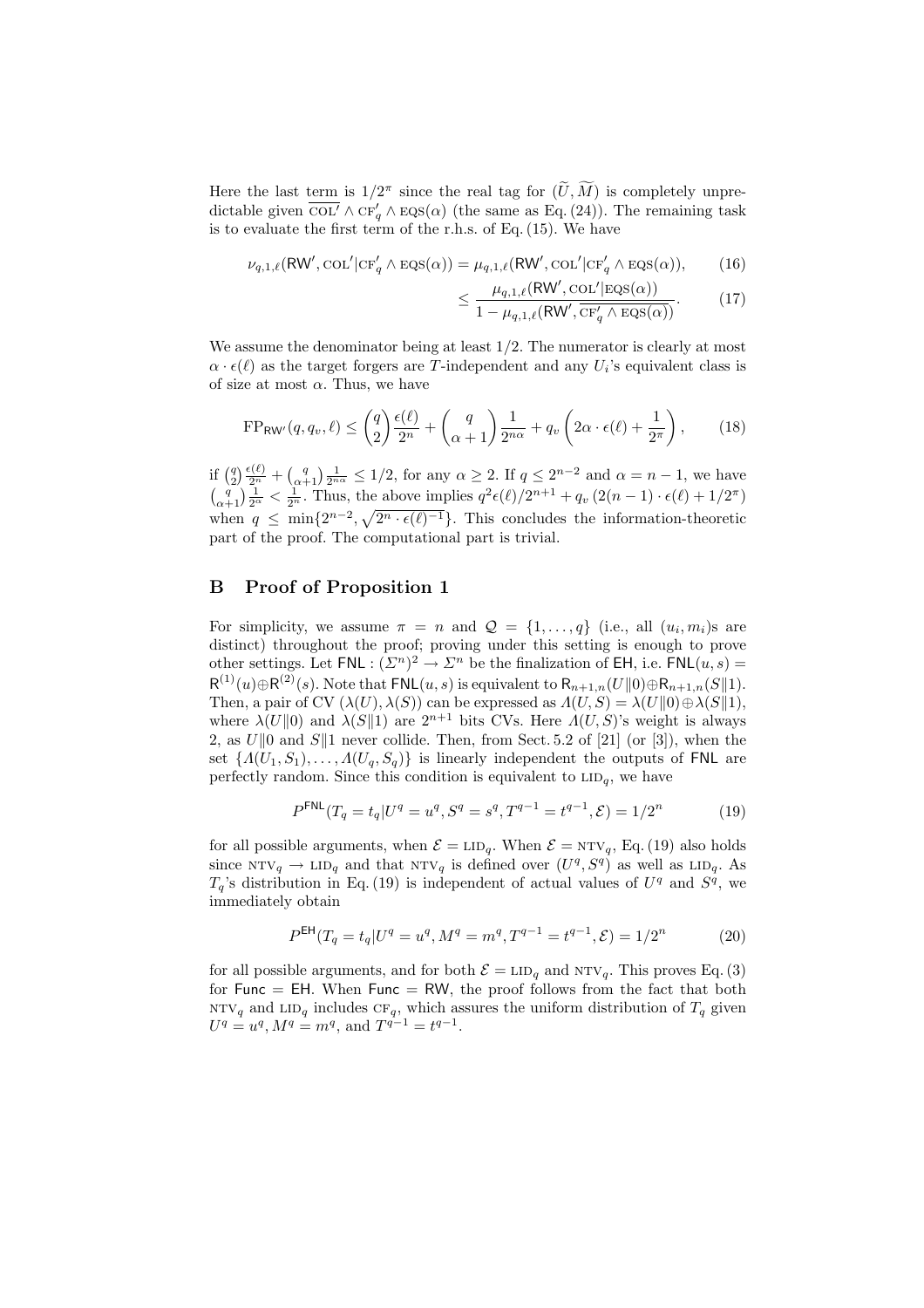We proceed to the proof of Eq.  $(4)$ . From Eq.  $(19)$  it is clear that

$$
P^{\text{FNL}}(T_q = t_q, \text{NTV}_q | U^q = u^q, S^q = s^q, T^{q-1} = t^{q-1}, \text{NTV}_{q-1})
$$
  
= 
$$
P^{\text{R}_{2n,n}}(T_q = t_q, \text{NTV}_q | U^q = u^q, S^q = s^q, T^{q-1} = t^{q-1}, \text{NTV}_{q-1})
$$
 (21)

holds for all possible arguments (recall that we assumed unique  $(u_q, s_q)$ ). From Lemma 4 of [21], this equality also holds true for FNL  $\circ$  Pre and R<sub>2n,n</sub>  $\circ$  Pre, for any independently-keyed pre-processing  $\mathsf{Pre} : (\Sigma^n)^2 \to (\Sigma^n)^2$ . Thus, by defining the pre-processing as  $(U, M) \to (U, U \oplus H(M))$ , we obtain

$$
P^{\text{EH}}(T_q = t_q, \text{NTV}_q | U^q = u^q, M^q = m^q, T^{q-1} = t^{q-1}, \text{NTV}_{q-1})
$$
  
= 
$$
P^{\text{RW}}(T_q = t_q, \text{NTV}_q | U^q = u^q, M^q = m^q, T^{q-1} = t^{q-1}, \text{NTV}_{q-1}).
$$
 (22)

From Lemma 6 of [21], the above implies  $\nu_{q,\ell}(\text{EH},\overline{\text{NTV}_q}) = \nu_{q,\ell}(\text{RW},\overline{\text{NTV}_q})$ . In RW, the *q* tags are independently random as long as  $NTV_q$  is satisfied, thus the maximum probability of  $\overline{NTV_q}$  can be achieved without seeing tags, that is, by *T*-independent forgers (this is a simple extension of Corollary 1 (iv) of [21]: the difference is that Corollary 1 (iv) of [21] only considers chosen inputs with no randomness while in our case a part of input is independently random). Therefore, we have  $\nu_{q,\ell}(\text{EH},\overline{\text{NTV}_q}) = \nu_{q,\ell}(\text{RW},\overline{\text{NTV}_q}) = \mu_{q,\ell}(\text{RW},\overline{\text{NTV}_q})$ , which concludes the proof of Eq. (4).

## **C Proof of Proposition 2**

Let  $\mathcal{E} = \mathcal{E}_1 \wedge \mathcal{E}_2$ , where  $\mathcal{E}_1 \stackrel{\text{def}}{=} [\exists i, j, k \in \mathcal{Q}, U_i = U_j \neq U_k \wedge S_i \neq S_j = S_k]$  and  $\mathcal{E}_2 \stackrel{\text{def}}{=} [\forall i', j' \in \mathcal{Q}, (U_{i'}, S_{i'}) \neq (U_{j'}, S_{j'})]$ . Note that  $\mathcal{E}_2 \equiv cF_q$ . Also, it is easy to see that  $\mathcal{E}_1$  is equivalent to  $[^{\exists}$ *i*, *j*,  $k \in \{1, ..., q\}$ ,  $U_i = U_j \neq U_k \wedge S_i \neq S_j$  $S_k, M_i \neq M_j \neq M_k$ . Using this, what we need to prove is  $CF_q \wedge \overline{NTV_q} \equiv \mathcal{E}$ . This equivalence trivially holds when  $|Q| \leq 2$ , as both sides are false in this case. When  $\bar{q} \stackrel{\text{def}}{=} |Q| \geq 3$ , w.l.o.g. we assume the set  $\{(U_i, M_i)\}_{i=1,\dots,\bar{q}}$  consists of unique elements (i.e.,  $\mathcal{Q} = \{1, \ldots, \bar{q}\}.$ 

If a subset  $\mathcal{I} \subseteq \{1, \ldots, \bar{q}\}$  whose size is an odd number  $\geq 3$  satisfies that  $\text{Hw}(\bigoplus_{\mathcal{I}} \lambda(U, S)) = (1, 1)$  and any  $\mathcal{I}' \subset \mathcal{I}$  whose size is an odd number  $\geq 3$  has  $\lim_{T \to \infty} (\bigoplus_{\mathcal{I}'}^T \lambda(U, S)) \neq (1, 1), \mathcal{I}$  is called the minimal index set. When  $CF_q \wedge \overline{NTV_q}$ holds, there exists at least one minimal index set, which will be denoted by *I ∗* (it may not be unique). The set  ${U_i}_{i \in \mathcal{I}^*}$  is uniquely partitioned into equivalent classes, i.e. the sets of identical elements. We say  $U_i$  is odd-colliding (evencolliding) if the size of  $U_i$ 's equivalent class in  $\mathcal{I}^*$  is odd (even). We use the same definition for  $\{S_i\}_{i \in \mathcal{I}^*}$ . If  $U_i$  and  $S_i$  are both odd-colliding, we say  $(U_i, S_i)$ is an odd-odd pair. In  $\{(U_i, S_i)\}_{i \in \mathcal{I}^*}$ , there is a unique equivalent class of *U* whose size is odd, and a unique equivalent class of *S* whose size is odd, too. Here multiple odd-odd pairs do not exist in  $\{(U_i, S_i)\}_{i \in \mathcal{I}^*}$ , as this implies  $\overline{\text{CF}_q}$ . Moreover, any odd-odd pair does not exist; if it exists when  $|{\mathcal{I}}^*| = 3$ ,  $\overline{CF_q}$  occurs by the remaining two pairs, and when  $|{\mathcal{I}}^*| > 3$  (as  $|{\mathcal{I}}^*|$  must be odd, we have *|I<sup>∗</sup> | ≥* 5 ), removing the unique odd-odd pair and an even-even pair will result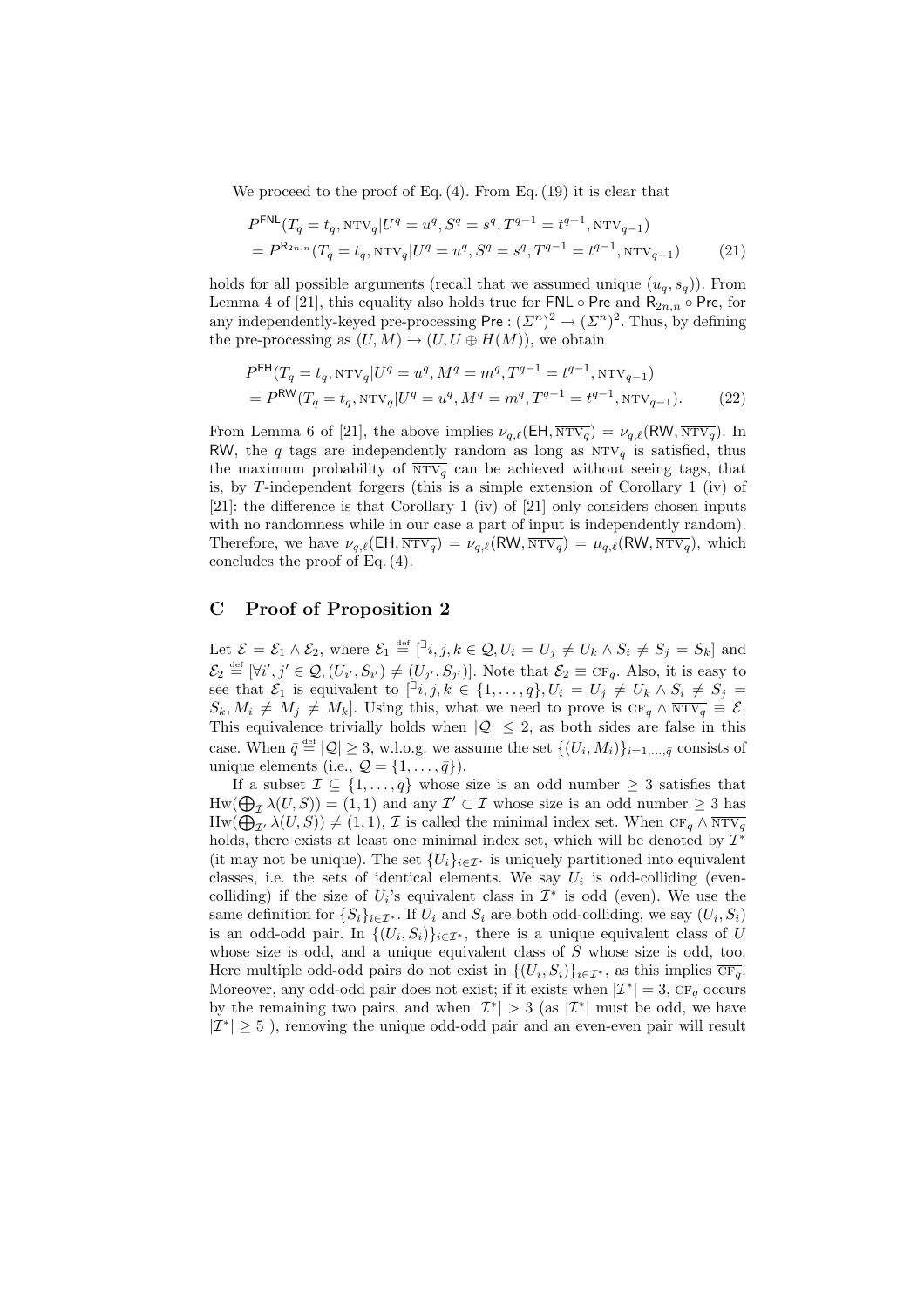in an index set  $\mathcal{I}' \subset \mathcal{I}^*$  satisfying  $\text{Hw}(\bigoplus_{\mathcal{I}'} \lambda(U, S)) = (1, 1)$ , thus contradicting to the minimality of *I ∗* . Therefore, we must have at least one odd-even or evenodd pair in  $\mathcal{I}^*$ . Let us assume that  $(U_i, S_i)$  is such an odd-even pair. As  $S_i$  is even-colliding, there exists  $j \neq i$ ,  $j \in \mathcal{I}^*$  such that  $S_i = S_j$ . This implies  $U_j \neq U_i$ as  $U_j = U_i$  means a  $(U, S)$ -collision. From  $U_j \neq U_i$ , we know  $U_j$  is even-colliding, and thus there exists  $k \in \mathcal{I}^* \setminus \{i, j\}$  such that  $U_j = U_k$ . Then  $\check{S}_k \neq S_j$  holds from  $CF_q$ . The case that there exists one even-odd pair holds true from the symmetry. This proves the direct part,  $CF_q \wedge \overline{NTV_q} \to \mathcal{E}$ . The converse clearly holds true, and thus we have  $CF_q \wedge \overline{NTV_q} \equiv \mathcal{E}$ . From the definition of  $\mathcal{E}$ , the proof is completed.

## **D Proof of Lemma 1**

First, we have

$$
\nu_{q,q_v,\ell}(\text{EH}, \text{suc}|\text{EQS}(\alpha) \land \text{NTV}_q) \leq q_v \cdot \nu_{q,1,\ell}(\text{EH}, \text{suc}_1|\text{EQS}(\alpha) \land \text{NTV}_q),
$$
  
\n
$$
\leq q_v \cdot \nu_{q,1,\ell}(\text{EH}, \overline{\text{LID}_{q+1}}|\text{EQS}(\alpha) \land \text{NTV}_q) + q_v \cdot \nu_{q,1,\ell}(\text{EH}, \text{suc}_1|\text{LID}_{q+1} \land \text{EQS}(\alpha) \land \text{NTV}_q),
$$
\n(23)

where  $\text{LID}_{q+1}$  denotes the event that  $\{(\lambda(U_i), \lambda(S_i))\}_{i \in \mathcal{Q}} \cup \{(\lambda(\widetilde{U}), \lambda(\widetilde{S}))\},\$  where  $S = U \oplus H(M)$ , is linearly independent. Obviously,  $(U, M) \neq (U_i, M_i)$  for any  $i \leq q$ . Let  $T_{\text{real}} = \text{EH}(\widetilde{U}, \widetilde{M})$  be the real tag for  $(\widetilde{U}, \widetilde{M})$ . If  $\text{LID}_{q+1}$  occurs,  $T_{\text{real}}$ is uniform and independent of previous transcripts. Hence,  $T_{\text{real}}$  is completely unpredictable. This means that

$$
\nu_{q,1,\ell}(\text{EH}, \text{SUC}_1 | \text{LID}_{q+1} \wedge \text{EQS}(\alpha) \wedge \text{NTV}_q) = 1/2^{\pi}.
$$
 (24)

To see  $\nu_{q,1,\ell}(\text{EH},\overline{\text{LID}_{q+1}}|\text{EQS}(\alpha) \wedge \text{NTV}_q)$ , the occurrence of  $\overline{\text{LID}_{q+1}}$  indicates  $\text{Hw}(\bigoplus_{\mathcal{I}} \lambda(U) \oplus \lambda(\widetilde{U}), \bigoplus_{\mathcal{I}} \lambda(S) \oplus \lambda(\widetilde{S}) = (0,0) \text{ for an index set } \mathcal{I} \subseteq \mathcal{Q}.$  Thus we have  $\text{Hw}(\bigoplus_{\mathcal{I}} \lambda(U), \bigoplus_{\mathcal{I}} \lambda(S)) = (1, 1)$ . As we have  $\text{NTV}_q$  in the conditional clause, this is impossible if  $|\mathcal{I}| \geq 3$ , and also impossible if  $|\mathcal{I}| = 2$  (as any index set of even size can not produce  $(1, 1)$ ). The only possibility is  $|\mathcal{I}| = 1$ . This corresponds to the event  $\text{col} \equiv [\exists i \in \mathcal{Q}, (\tilde{U}, \tilde{S}) = (U_i, S_i)]$ . Thus we obtain

$$
\nu_{q,1,\ell}(\text{EH}, \overline{\text{LID}_{q+1}} | \text{EQS}(\alpha) \wedge \text{NTV}_q) = \nu_{q,1,\ell}(\text{EH}, \text{COL} | \text{EQS}(\alpha) \wedge \text{NTV}_q). \tag{25}
$$

Note that COL is a function of *H*'s key,  $(\widetilde{U}, \widetilde{M})$ , and  $(U^q, M^q)$ . When  $NTV_q$ occurs, any information on  $H$ 's key,  $K$ , cannot be obtained from  $T<sup>q</sup>$ , as they are independent of *K* (from Prop. 1). Thus, the maximum of the conditional probability of COL given  $NTV_q$  can be achieved by *T*-independent forgers. Thus,